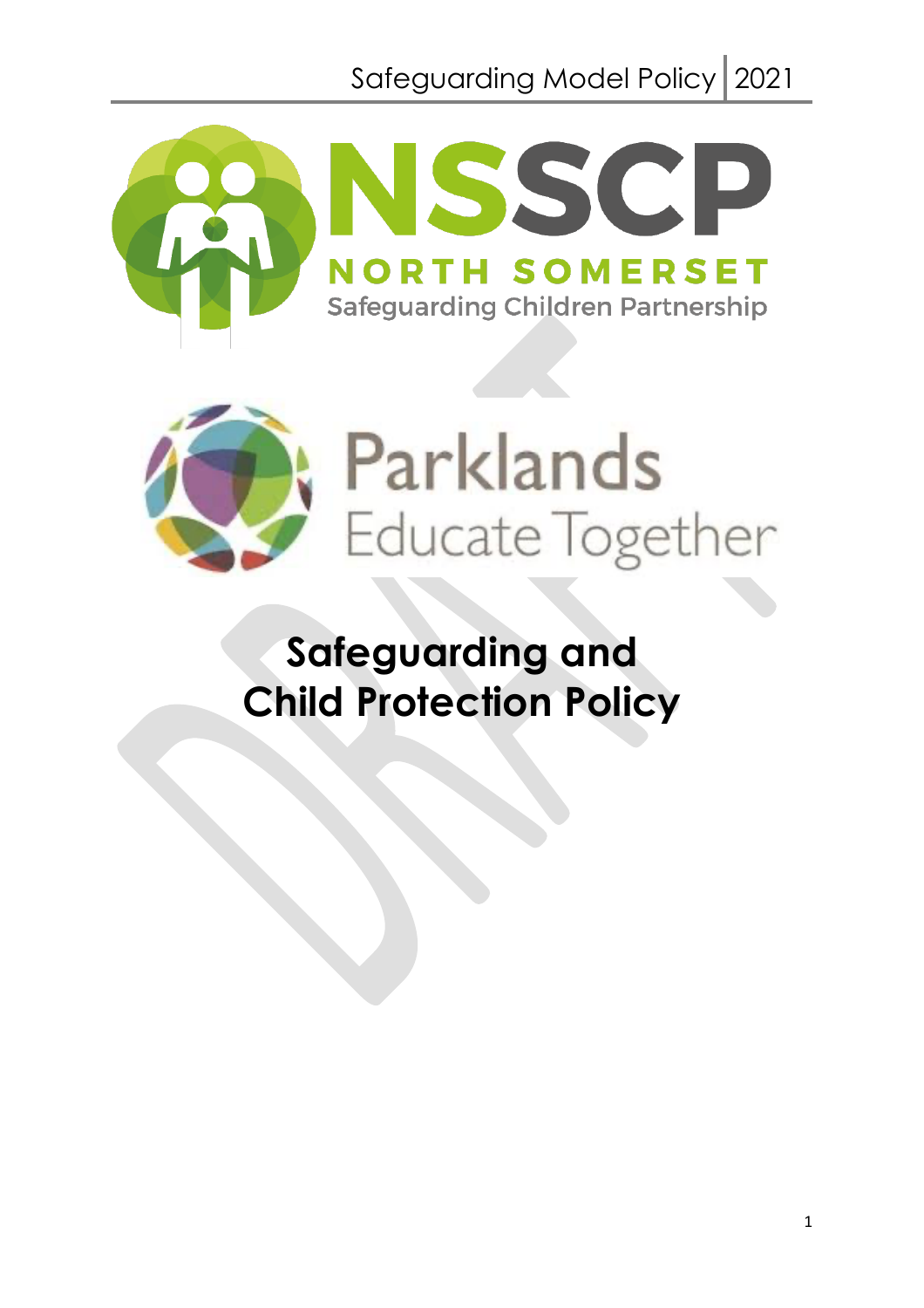#### **Reference Number:**

NSSCB/SCH/108

# **Sources of Advice in relation to this document:**

Joanne Bocko, Safeguarding in Education Lead

#### **Date approved by Parklands LGB** 31/01/2022

**Policy due to expire:** 31/01/2023

#### **Date displayed on NSSCB web site:**  01/11/21

**Date due to be reviewed by responsible person or body:**  27/08/2022

## **Version Tracker**

Reference Number: NSSCB/SCH/109

| <b>Date</b>       | <b>Version Number</b> | <b>Update</b>    | <b>Named Person</b> |
|-------------------|-----------------------|------------------|---------------------|
| <b>April 2013</b> | 101                   | April 2014       | Sarah Mellor        |
| June 2014         | 102                   | April 2015       | Sarah Mellor        |
| <b>April 2015</b> | 103                   | April 2016       | Sarah Mellor        |
| Sept 2015         | 104                   | Sept 2016        | Sarah Mellor        |
| October 2016      | 105                   | Sept 2016        | Naomi Grace         |
| <b>July 2018</b>  | 106                   | <b>July 2019</b> | Naomi Grace         |
| August 2019       | 107                   | August 2020      | Joanne Bocko        |
| August 2020       | 108                   | August 2021      | Joanne Bocko        |
| August 2021       | 109                   | August 2022      | Joanne Bocko        |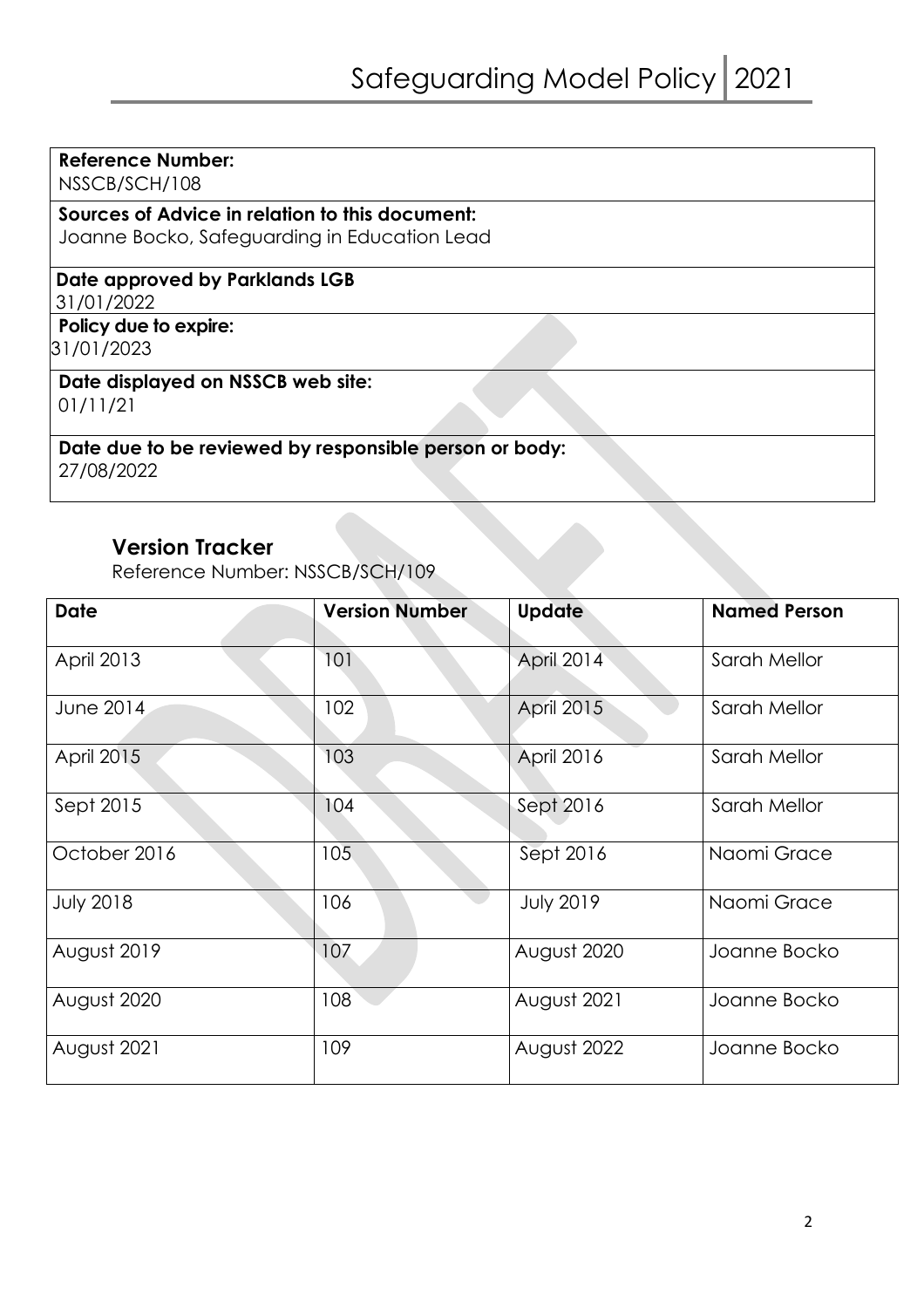#### **North Somerset Safeguarding Children Partnership**

In North Somerset the three key partners are:

- **North Somerset Council**
- **Bristol, North Somerset and South Gloucestershire Clinical Commissioning Group**
- **Avon and Somerset Constabulary**

Schools and educational settings, including early years (Section 40 of the Childcare Act 2006), are vital safeguarding partners. The North Somerset Safeguarding Children Partnership builds on the existing strong relationships with schools, college and early years settings to ensure educational settings contribute to making the voices of children and young people heard within an educational safeguarding context.

The North Somerset Safeguarding Children Partnership have agreed on key principles:

- The voice of children, young people and families will be heard and responded to in a meaningful way;
- Being cognisant of arrangements in neighbouring areas and ensuring links are maintained to promote the safety of child and families who move between new safeguarding arrangements and LA areas. This is especially important in areas such as county lines and exploitation;
- The need to work more effectively and efficiently and ensure that resources are used to their optimum to promote the safety and well-being of children and families in North Somerset.

Full published arrangements can be found here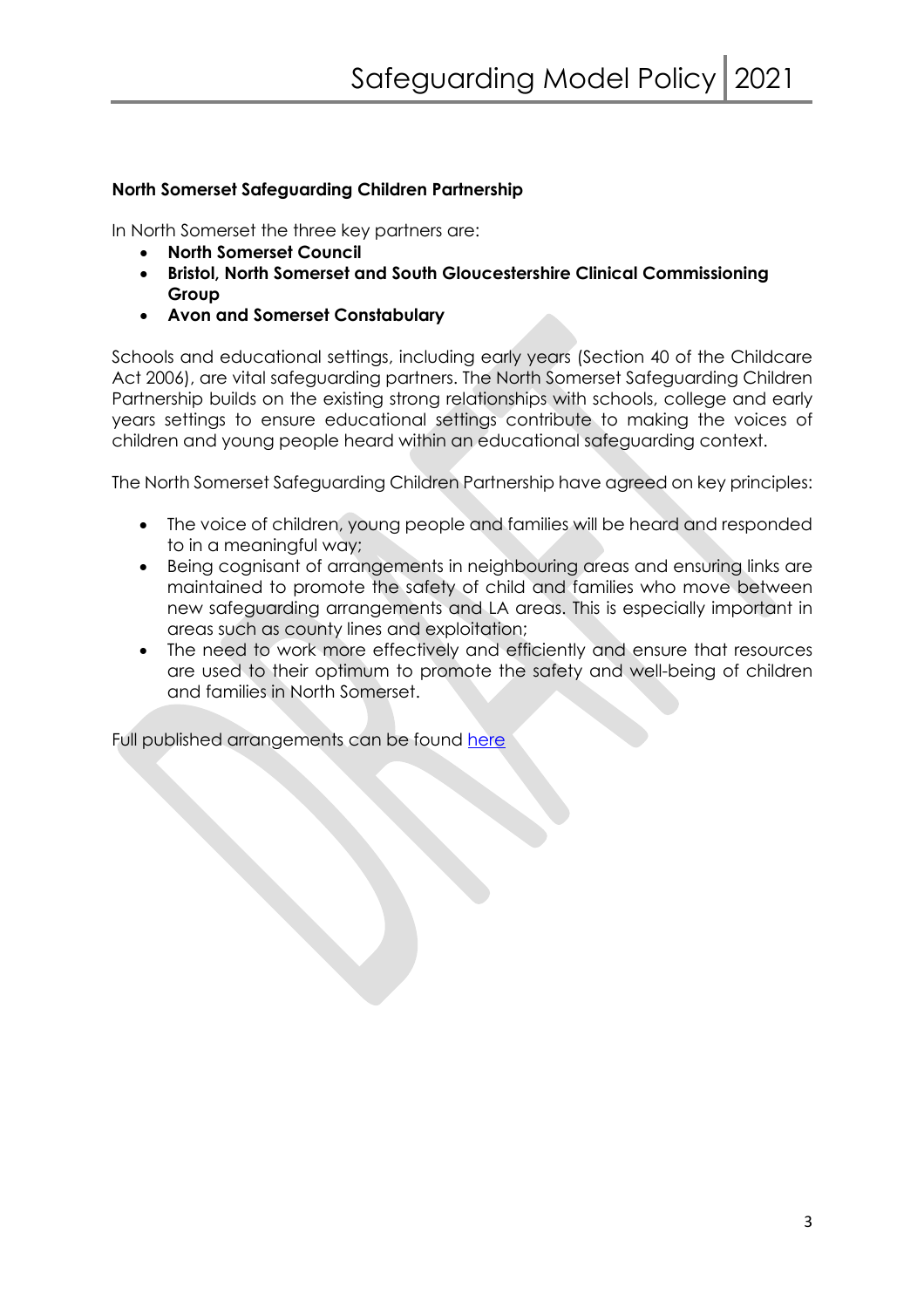# **Contents**

| <b>Part 1: Policy</b>                                                                    | Page number    |
|------------------------------------------------------------------------------------------|----------------|
| <b>Definitions</b>                                                                       | 5              |
| Introduction                                                                             | 5              |
| Equalities statement                                                                     | 6              |
| <b>Overall Aims</b>                                                                      | 7              |
| Professional expectations, role and responsibilities                                     | $\overline{7}$ |
| Safeguarding training for staff                                                          | 9              |
| Safeguarding in the curriculum                                                           | 10             |
| Safer Recruitment and Safer Working Practice                                             | 11             |
| Key Safeguarding areas                                                                   | 12             |
| <b>Part 2: Procedures</b>                                                                |                |
| Reporting concerns                                                                       | 13             |
| Information sharing                                                                      | 13             |
| Identifying and monitoring the needs of vulnerable learners                              | 14             |
| Multi-agency working                                                                     | 14             |
| Suspensions, permanent exclusions, and commissioning of<br><b>Alternative Provisions</b> | 15             |
| Children missing from education                                                          | 16             |
| Responding to incidents of peer on peer harm                                             | 17             |
| Responding to allegations of abuse made against<br>professionals                         | 19             |
| Mental health and wellbeing                                                              | 20             |
| Online safety                                                                            | 21             |
| <b>Appendices</b>                                                                        |                |
| Appendix A-Types of abuse and neglect                                                    | 22             |
| Appendix B- Reporting a concern                                                          | 24             |
| Appendix C- Further information                                                          | 25             |
| Appendix D- Dealing with a disclosure of abuse                                           | 31             |
| Appendix E-Local contacts                                                                | 32             |
| Appendix F- COVID-19                                                                     | 33             |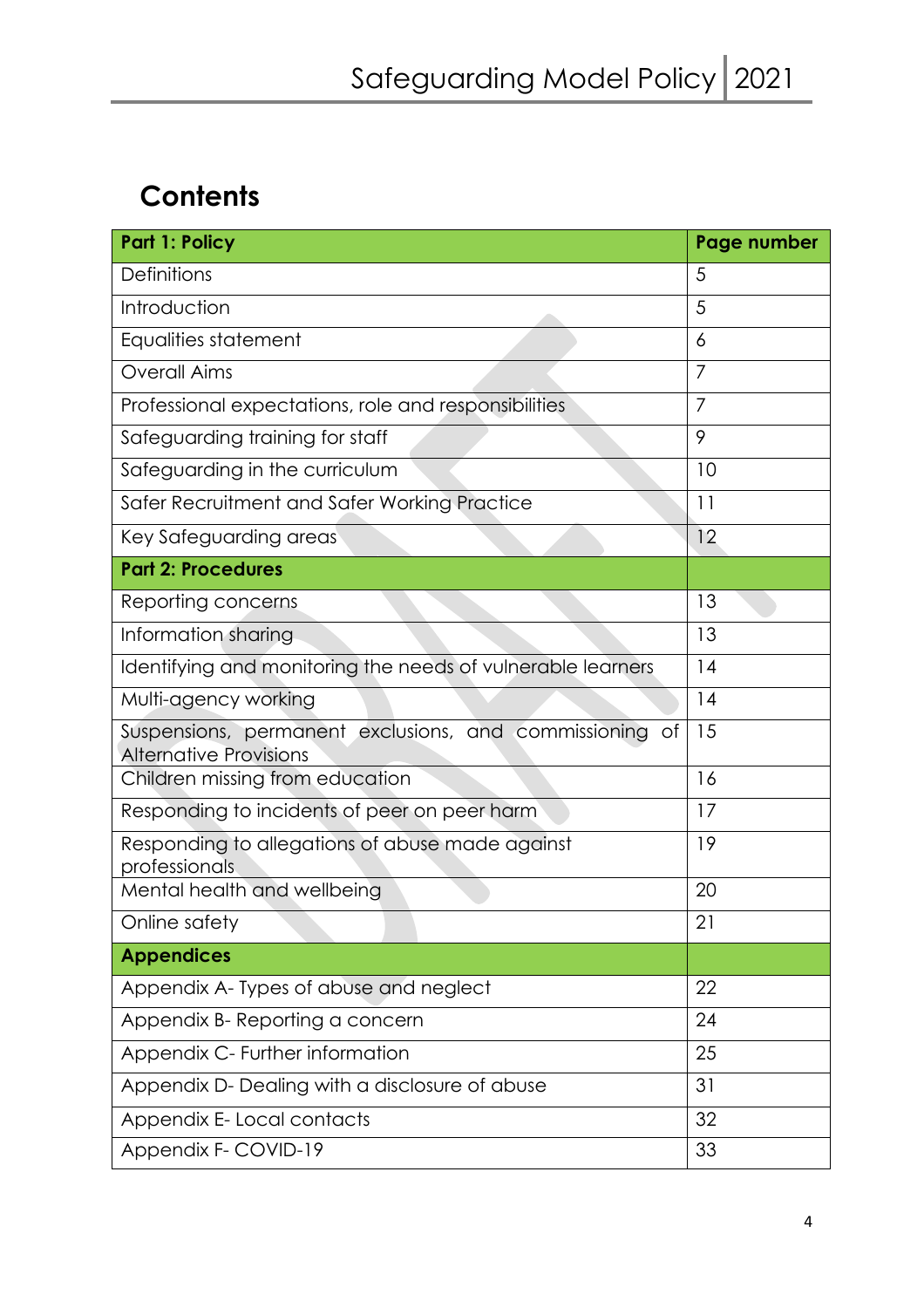# PART 1: Policy

# **1.1 Definitions**

**Safeguarding** is defined as:

- Protecting children from maltreatment;
- Preventing impairment of children's mental and physical health or development.
- Ensuring that children grow up in circumstances consistent with the provision of safe and effective care.
- Taking action to enable all children to have the best outcomes.

**Child Protection** is defined in the Children Act 1989 (s.47) as when a child is suffering or is likely to suffer significant harm. Under statutory guidance and legislation action must be taken to safeguard and promote the child's welfare.

# **1.2 Introduction**

At Parklands ET Primary:

- Safeguarding and promoting the welfare of children is **everyone's**  responsibility. **Everyone** who comes into contact with children, their families and carers, has a role to play.
- In order to fulfil this responsibility effectively, all professionals should make sure their approach is child-centred. This means that they should always consider what is in the **best interests** of the child.
- We take an '**it can happen here**' approach where safeguarding is concerned.
- **Everyone** who comes into contact with children has a role to play in identifying concerns, sharing information and taking prompt action.
- Victims of harm should **never** be given the impression that they are creating a problem by reporting abuse, sexual violence, or sexual harassment. Nor should a victim ever be made to feel ashamed for making a report.

Parklands is committed to safeguarding and promoting the welfare of children by:

- The provision of a safe environment in which children and young people can learn.
- Acting on concerns about a child's welfare immediately.
- Fulfilling our legal responsibilities to identify children who may need early help or who are suffering, or are likely to suffer, significant harm.

All action taken by Parklands will be in accordance with:

- **Current legislation** (these are summarised within Working Together to Safeguard Children: statutory framework)
- **Statutory, national, and local guidance – this includes:**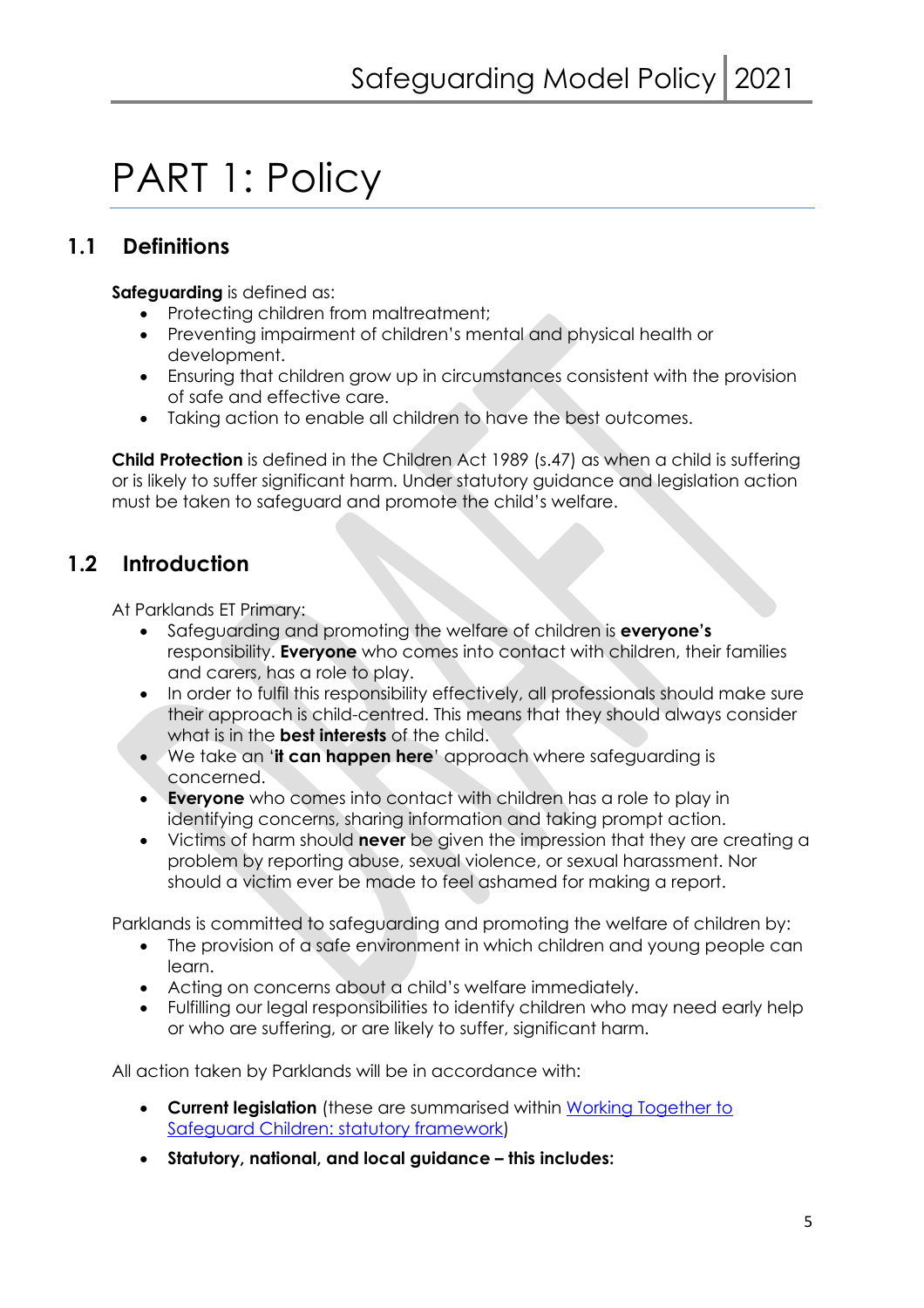- **Working Together to Safeguard Children (2018**), which sets out the multiagency working arrangements to safeguard and promote the welfare of children and young people and protect them from harm; in addition, it sets out the statutory roles and responsibilities of schools.
- **Keeping Children Safe in Education (2021)** is statutory guidance issued by the Department for Education which all schools and colleges must have regard to when carrying out their duties to safeguard and promote the welfare of children.
- **Local Guidance from the Local Safeguarding Partnership:** Information on arrangements can be found on the North Somerset Safeguarding Children Partnership Website
- **Government guidance in relation to:** 
	- **COVID19:** The full collection is available on the government website. Parklands has created an addendum to this document to reflect changes made during lockdown or in the event of a further lockdown. These are accessible via our shared drive, and the latest version is attached as Appendix F to this document.

#### **This policy should be read in conjunction with the following policies:**

- Recruitment and Selection
- Whistleblowing and Public Interest Disclosure
- Code of Conduct for Staff
- Behaviour
- Exclusion
- E-Safety
- Supporting Children in Care
- Attendance
- Health and Safety

Head teachers should ensure that the above policies and procedures, adopted by governing bodies and proprietors, are accessible, understood and followed by all staff, parents and where appropriate, children.

# **1.3 Equalities Statement**

With regards to safeguarding we will consider our duties under the Equality Act 2010 and our general and specific duties under the Public Sector Equality Duty. General duties include:

- 1. Eliminate discrimination, harassment, victimisation, and other conduct that is prohibited by the Equality Act 2010.
- 2. Advance equality of opportunity and good relations between people who share a protected characteristic and people who do not share it.

Details of our specific duties are published under Parklands' equality statement, this can be found on the website.

Staff are aware of the additional barriers to recognising abuse and neglect in children with Special Educational Needs and Disabilities (SEND). This will be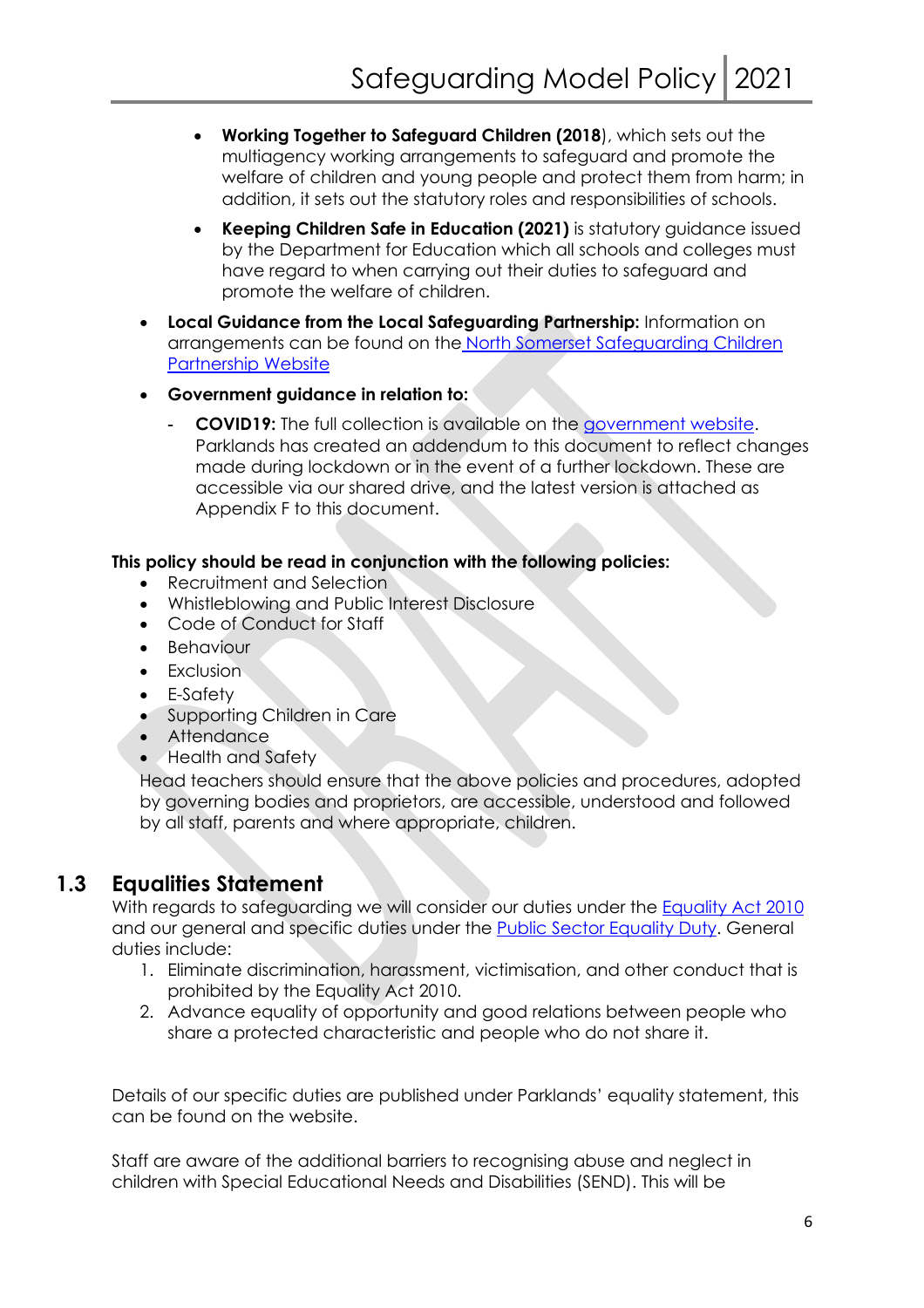addressed in line with our Special Educational Needs and Disability Policy, which can also be found on the website.

Parklands also adheres to the principals of and promotes anti-oppressive practice in line of the United Nations Convention of the Rights of the Child and the Human Rights Act 1998.

# **1.4 Overall Aims**

This policy will contribute to the safeguarding of children at Parklands by:

- Clarifying safeguarding expectations for members of the school community, staff, governing body, learners, and their families.
- Contributing to the establishment of a safe, resilient, and robust safeguarding culture in the school built on shared values; that learners are treated with respect and dignity, taught to treat each other and staff with respect, feel safe, have a voice and are listened to.
- Supporting contextual safeguarding practice recognising that the school site can be a location where harm can occur.
- Setting expectations for developing knowledge and skills within the school community (staff, learners, parents/carers) to the signs and indicators of safeguarding issues and how to respond to them.
- Early identification of need for vulnerable learners and provision of proportionate interventions to promote their welfare and safety.
- Working in partnership with learners, parents, and other agencies in the Local Safeguarding Partnership.

# **1.5 Professional expectations, roles, and responsibilities**

#### **1.5.1 Role of all staff**

- All staff will read and understand Part 1 of statutory guidance Keeping Children Safe in Education (2021). Those working directly with children will also read Annex B. Those who do not work directly with children will have the option of reading Annex A instead
- In addition to this all staff will be aware of the systems in place which support safeguarding including reading the Safeguarding/Child Protection Policy; the Behaviour Policy; the Staff Behaviour Policy (code of conduct); safeguarding response to children who go missing from education; and the role of the Designated Safeguarding Lead (DSL).
- Know who and how to contact the DSL and any deputies, the Chair of Governors and the Governor responsible for safeguarding.
- All staff will be able to identify vulnerable learners and take action to keep them safe. Information or concerns about learners will be shared with the DSL where it includes those:
	- who may need a social worker and may be experiencing abuse or neglect;
	- requiring mental health support;
	- may benefit from early help;
	- where there is a radicalisation concern;
	- where a crime may have been committed.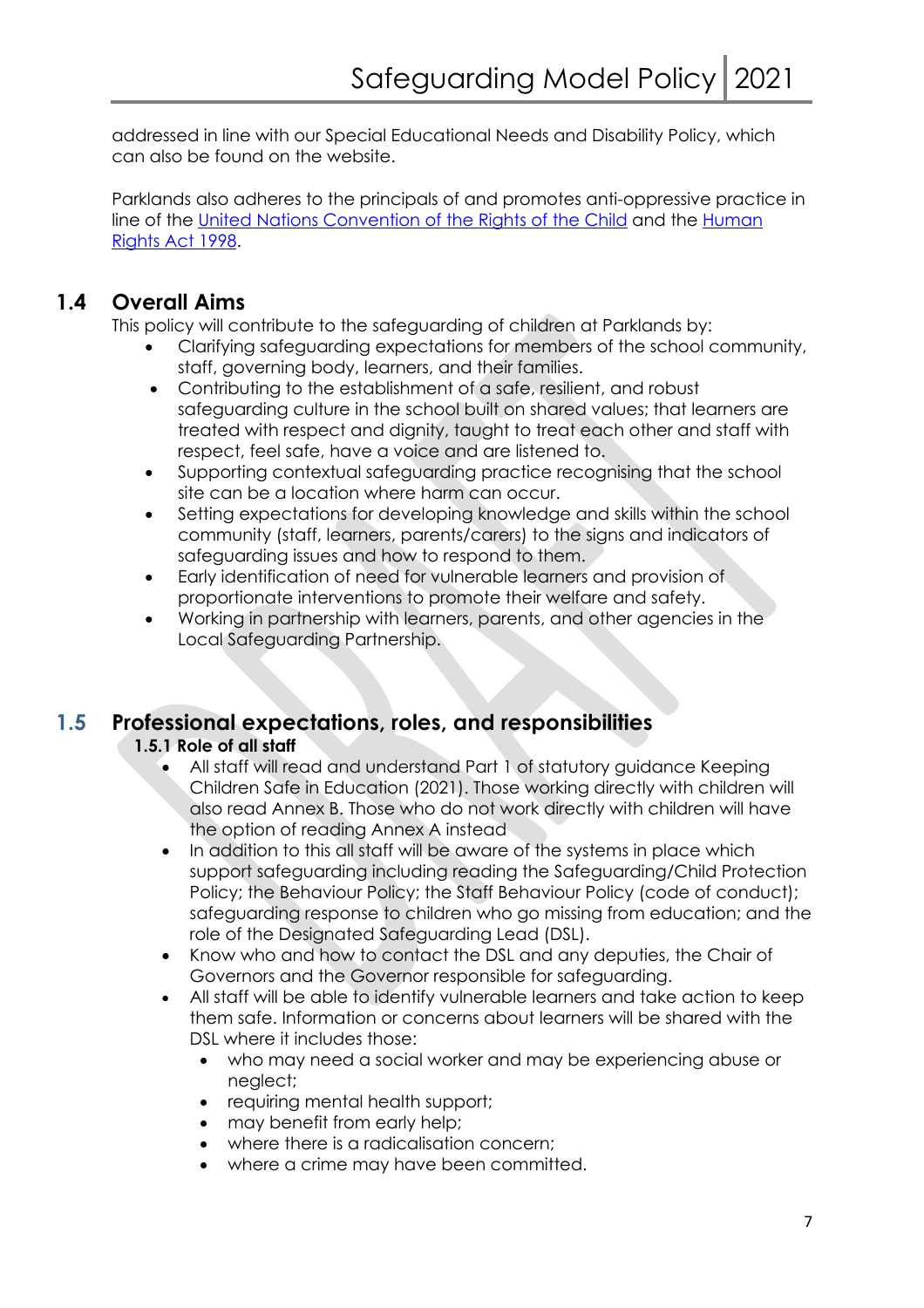- Be clear as to the setting's policy and procedures about peer on peer abuse, online safety, children missing education and those requiring mental health support.
- Be involved where appropriate, in the implementation of individual plans to further safeguard vulnerable learners and understand their academic progress and attainment and maintain a culture of high aspirations for this cohort.
- Record concerns appropriately and in a timely manner by using the setting's safeguarding systems.
- To be aware of the need to raise to the senior leadership team any concerns they have about safeguarding practices within the school.

#### **1.5.2 - Role of the Designated Safeguarding Lead (DSL)**

Duties are further outlined in Keeping Children Safe in Education (2021, Annex C)

Details of our DSL and Deputy DSL are available on posters around the school and on the website.

- The DSL is a senior member of staff who undertakes lead responsibility for safeguarding and child protection within the setting.
- The DSL works with the SENCO, Designated Teacher and other relevant strategic leads to support the educational attainment and wellbeing of pupils in school
- The DSL is also responsible for any work undertaken by any Deputy DSLs.

#### **DSL main duties:**

- Providing advice and support to staff on child welfare, safeguarding and child protection matters
- Refer children and families who have been identified in need of early intervention or where suspected or known abuse is taking place to Children's Social Care (with consideration to consent)
- Risk assessment of children and environments
- Act as a point of contact for outside agencies about safeguarding, liaising with the partnership and police where required.
- Coordinate safeguarding training for staff and raise awareness in the school community of policies and practice in relation to safeguarding.
- Help promote educational outcomes by sharing information about vulnerable learners with relevant staff.
- Ensure appropriate safeguarding cover and availability during term time/ any out of hours/out of term activities managed by the school.

#### **1.5.3 - Role of the Local Governing Body–**

Duties are further outlined in Keeping Children Safe in Education (2021, Part 2)

There is a senior board level lead who takes responsibility for the setting's safeguarding responsibility to ensure that safeguarding and child protection practice, process, and policy (including online safety) is effective and is compliant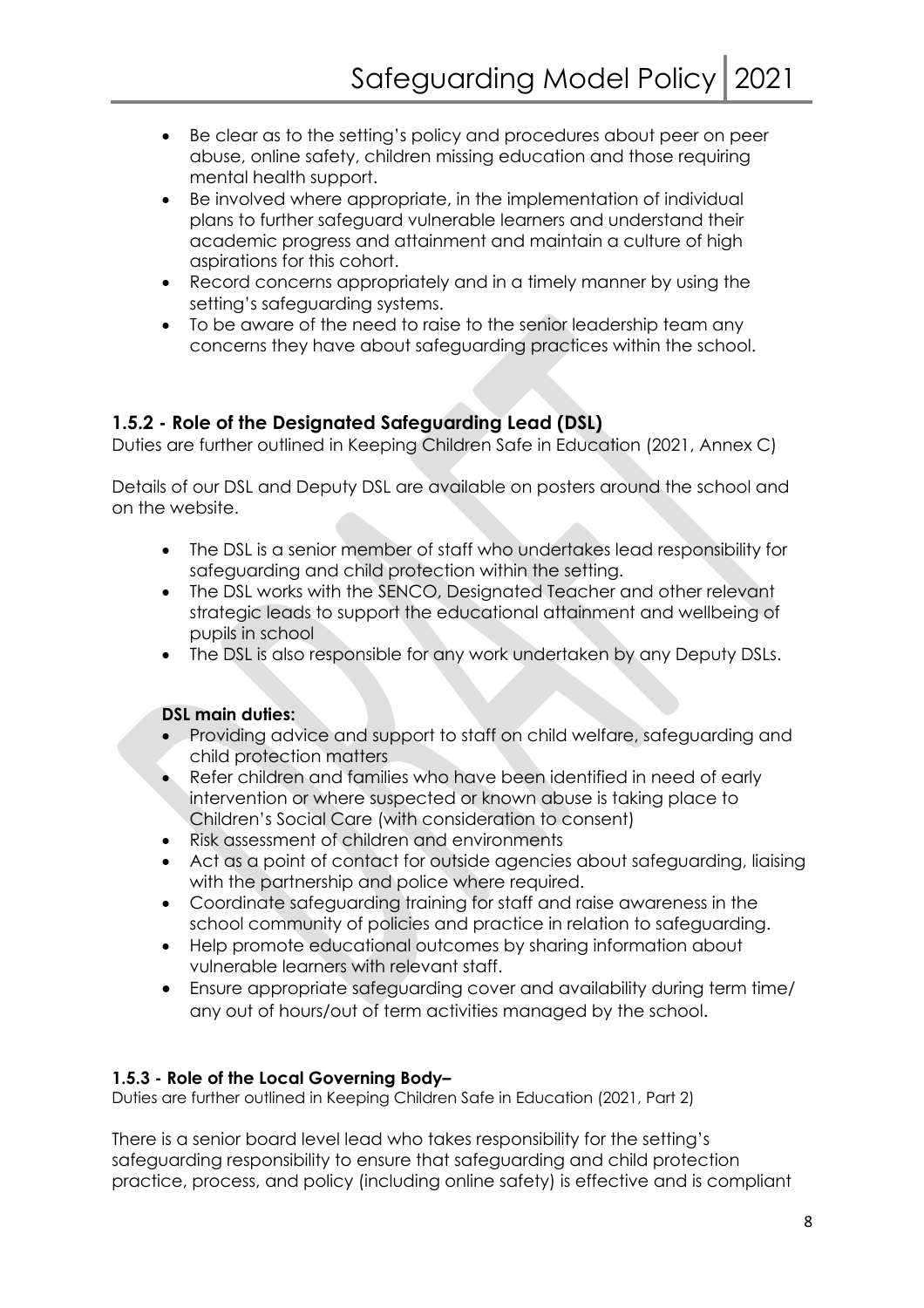with legislation, statutory guidance, and Local Safeguarding Partnership arrangements.

- The appointed Safeguarding Governor will liaise with the Head Teacher/Principal and the DSL to produce an annual report for governors and complete the S.175 (annual safeguarding) audit
- Ensure that the school remedies any deficiencies or weaknesses brought to its attention without delay;
- Ensure that this document is updated annually (or when there are significant updates)
- Ensure that the DSL is an appropriate senior member of setting's senior leadership team and ensure that they have adequate time, funding, training, resources, and support to carry out their role effectively.
- Ensure that the training and learning for the school community is robust and effective.
- Ensure that learners are taught about safeguarding on the curriculum including online safety and Relationships and Sex Education in compliance with statutory guidance
- To ensure that teachers, including supply teachers, other staff, volunteers, and contractors have appropriate checks carried out in line with statutory guidance Keeping Children Safe in Education (2021, Part 3).
- Ensure that there are procedures in place to manage safeguarding concerns or allegations against teachers, including supply teachers, other staff, volunteers, and contractors who may not be suitable to work with or pose a risk to learners, this includes having a process to manage low level concerns.
- Ensure that systems are in place for learners to effectively share a concern about a safeguarding issue they are experiencing, express their views and give feedback.
- Ensure that the setting has systems in place to prevent, identify and respond to peer on peer harm (including sexual abuse and sexual harassment) and mental health concerns, and review the effectiveness of the setting's online safety practices.
- Appoint a designated teacher to promote the educational achievement for children in care and other care arrangements.

# **1.6 Safeguarding training for staff**

### **1.6.1 - All staff:**

- Governing bodies and proprietors will ensure that all staff members undergo safeguarding and child protection (including online safety) training at induction.
- Will receive appropriate safeguarding and child protection (including online safety) refresher training at least annually (via formal training, email e-bulletins and staff meetings).
- All staff must understand their legal duty under the Mandatory FGM Reporting Duty.
- All staff must complete Prevent awareness training. This is to ensure that they can comply with the legal expectations under the Prevent duty.
- Staff training includes clear reference to internal whistleblowing policy and guidance for escalating concerns.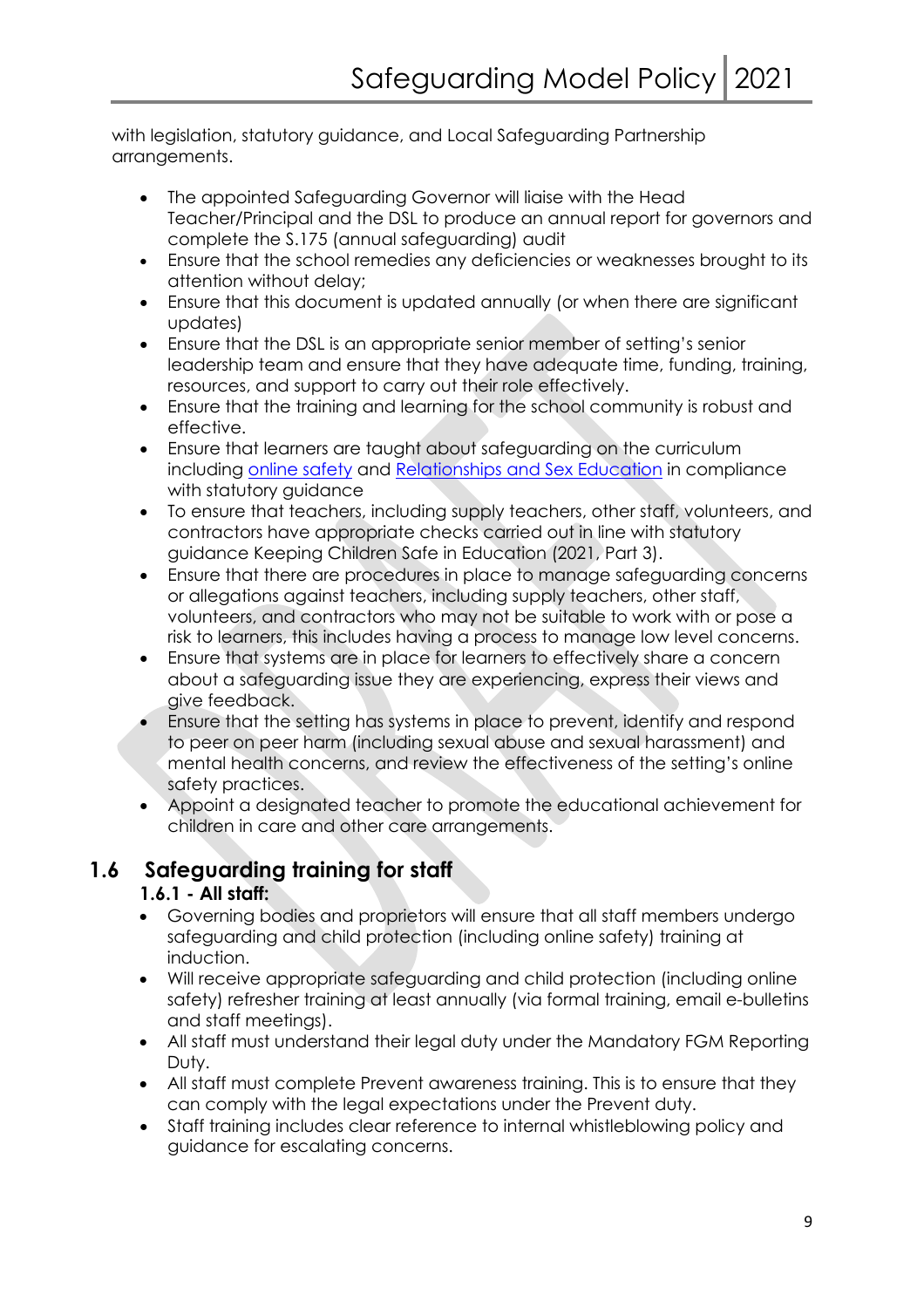#### **1.6.2 - Designated Safeguarding Lead and deputies:**

- Will undergo formal training to provide them with the knowledge and skills (including online safety) required to carry out the role. The training will be updated every two years.
- Deputies will be trained to the same level as the DSL.
- The DSL and any deputies will liaise with the Local Safeguarding Partnership to ensure that their knowledge and skills are updated via e-bulletins, attend DSL network meetings, and take time to read and digest safeguarding bulletins.

#### **1.6.3 - Other training considerations:**

- The governing body will ensure that at least one person on any appointment panel will have undertaken safer recruitment training, in line with School Staffing (England) Regulations 2009.
- Members of the Senior Leadership Team will make themselves aware of and understand their role within the local safeguarding arrangements. This will ensure that those who have responsibility for the management of behaviour, inclusion, Special Educational Needs, attendance, and exclusions will carry out their duties with a safeguarding consideration.
- The Designated Teacher for Children in Care will undergo appropriate training to fulfil their role to promote the educational achievement of registered pupils who are in care.
- The mental health lead has access to appropriate training.
- Training around safeguarding topics in Annex B (including online safety) will be integrated, aligned, and considered as part of a whole school safeguarding approach.
- Appropriate colleagues have received training in relation to use of reasonable force and positive handling.

# **1.7 Safeguarding in the curriculum**

Parklands is dedicated to ensuring that learners are taught about safeguarding, including online safety. We recognise that a one size fits all approach may not be appropriate for all learners, and a more personalised or contextualised approach for more vulnerable learners, victims of abuse and some SEND children might be needed. This is part of a broad and balanced curriculum.

This includes:

- Working within statutory guidance to deliver appropriate Relationships and sex education (RSE) and health education
- Personal, Social, Health and Economic (PSHE) education, to explore key areas such as self-esteem, emotional literacy, assertiveness, power, building resilience to radicalisation, e-safety and bullying.
- Appropriate filters and monitoring systems are in place to ensure that 'overblocking' does not lead to unreasonable restrictions as to what learners can be taught about online safety and safeguarding.
- The curriculum will be shaped to respond to safeguarding incident patterns in the setting identified by the Designated Safeguarding Lead and safeguarding team (e.g., to respond to an increase in bullying incidents).
- Providing engagement opportunities with parents and carers to consult on key aspects of the curriculum.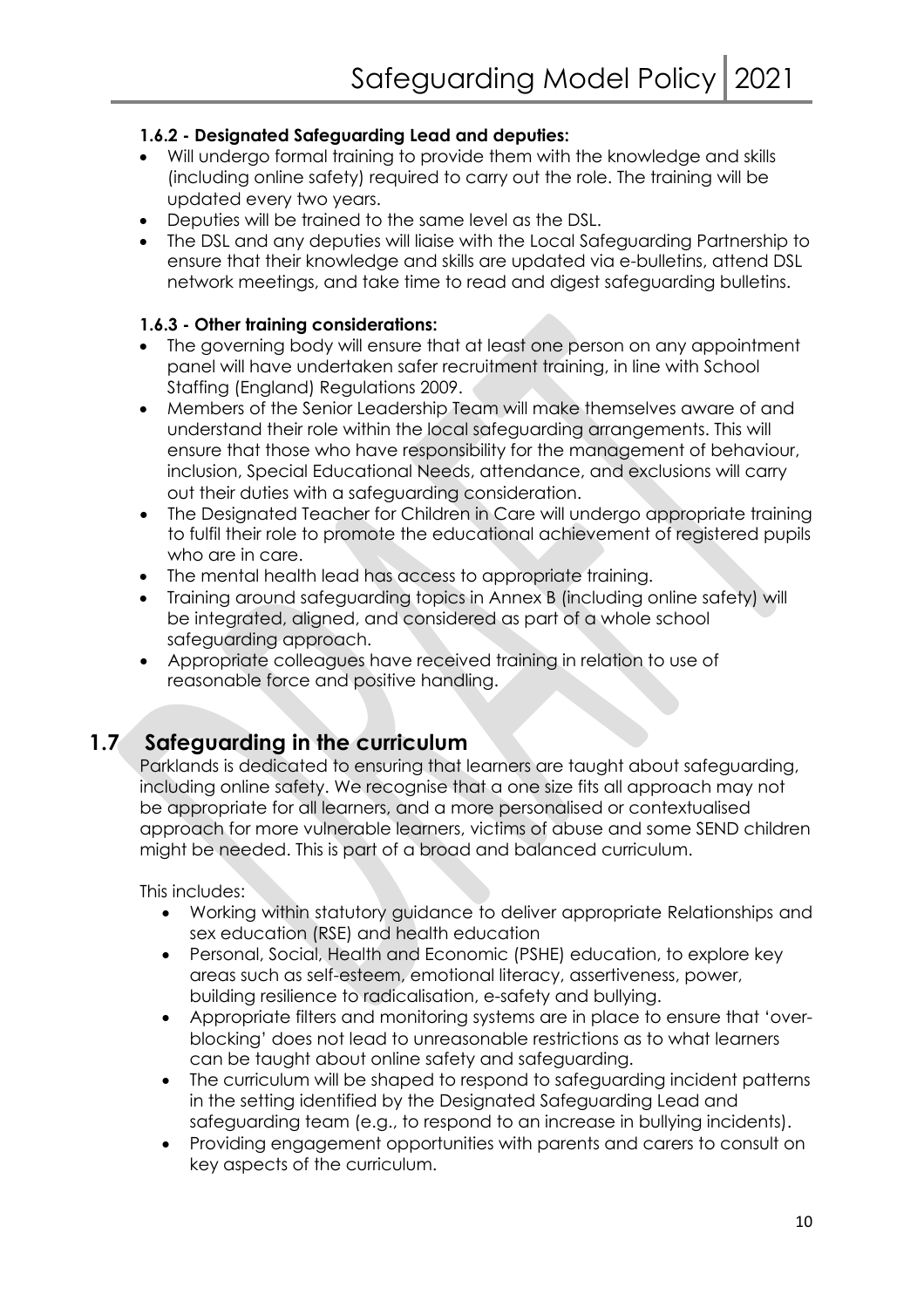• Learners can inform the curriculum via discussions with their teachers or Headteacher.

# **1.8 Safer recruitment and safer working practice**

#### **1.8.1 - Safer recruitment**

Parklands pays full regard to the safer recruitment practices detailed in 'Keeping Children Safe in Education' (2021; Part 3)

- This includes scrutinising applicants, verifying identity and academic or vocational qualifications, obtaining professional and character references, checking previous employment history, and ensuring that a candidate has the health and physical capacity for the job. References are always obtained, scrutinised and concerns resolved satisfactorily before appointment is confirmed.
- It also includes undertaking appropriate checks through the Disclosure and Barring Service (DBS), the barred list checks and prohibition checks (and overseas checks if appropriate), dependent on the role and duties performed, including regulated and non-regulated activity.
- All recruitment materials will include reference to our commitment to safeguarding and promoting the wellbeing of learners.

#### **1.8.2 - Use of reasonable force**

'Reasonable force' refers to the physical contact to restrain and control children using no more force than is needed.' The Department believes that the adoption of a 'no contact' policy at a school or college can leave staff unable to fully support and protect their pupils and students. It encourages headteachers, principals, governing bodies, and proprietors to adopt sensible policies, which allow and support their staff to make appropriate physical contact. The use of reasonable force is down to the professional judgement of the staff member concerned and will be determined by individual circumstances and the vulnerability of any child with Special Educational Needs or Disability (SEND) will be considered.

- The use of reasonable force will be minimised through positive and proactive behaviour support and de-escalation and will follow government guidance (Use of Reasonable Force in Schools 2013; Reducing the need for restraint and restrictive intervention, 2019).
- There is robust recording of any incident where positive handling or restraint has been used. Further review of the incident is carried out to reflect on how the incident could be avoided, this will involve the child and their family.

Any concerns about a staff member's handling of a child should be discussed with the Headteacher.

#### **1.8.3 - Whistleblowing procedures**

Staff are aware that any concerns around staff and volunteers should be addressed with the Headteacher, or the safeguarding governor. Staff are also aware of the details of the LADO should they feel that they cannot raise concerns internally.

Further guidance can be found at:

Advice on whistleblowing https://www.gov.uk/whistleblowing.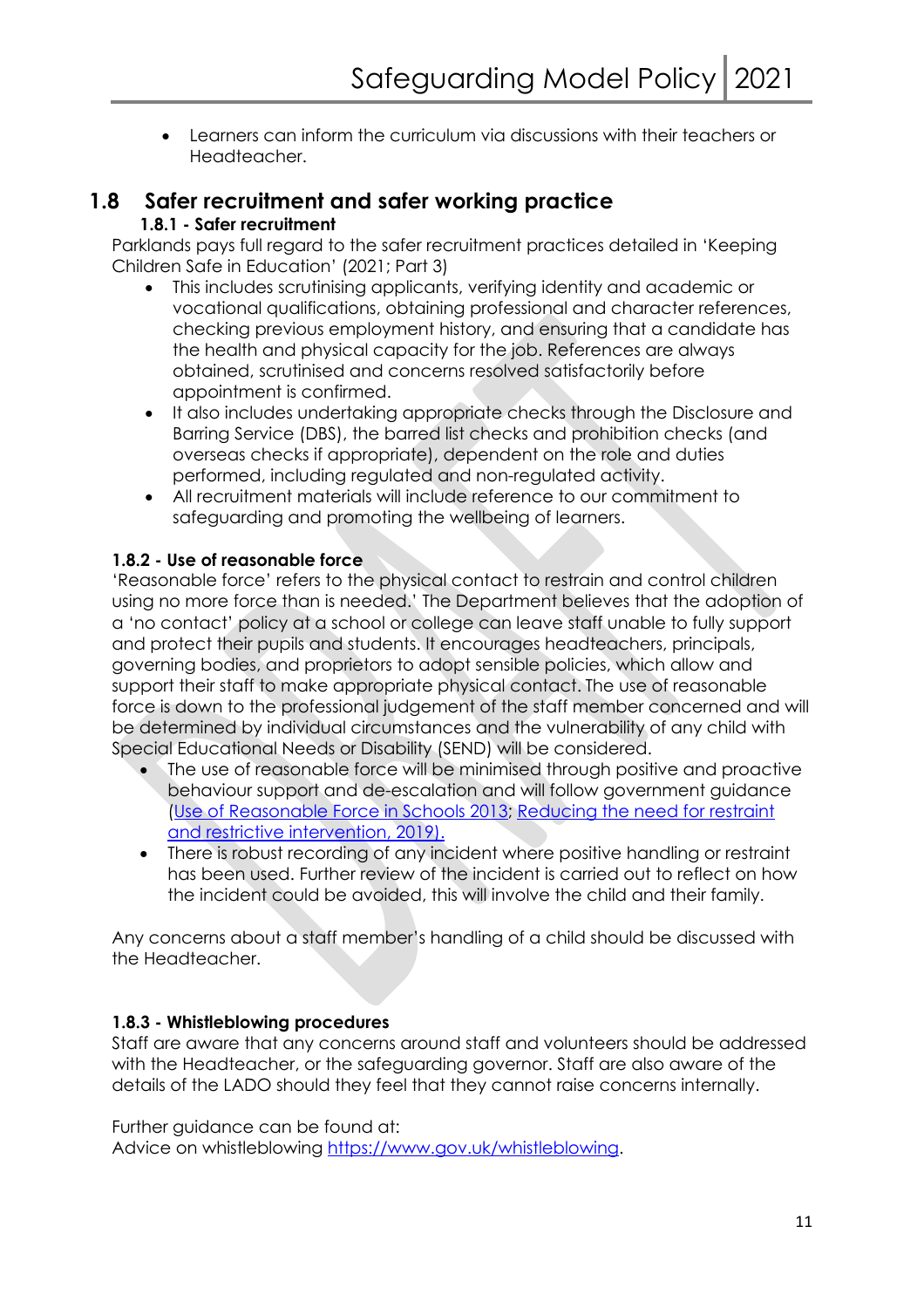- The NSPCC whistleblowing helpline is available here for staff who do not feel able to raise concerns regarding child protection failures internally. Staff can call: 0800 028 0285 – line is available from 8:00 AM to 8:00 PM, Monday to Friday and Email: help@nspcc.org.uk.
- The above channels are clearly accessible to all staff (in the staff handbook, code of conduct and staff notice boards).
- Parents and carers should also have access to this policy and know the channels they can use if they have a concern about a staff member.

# **1.9 Key safeguarding areas**

These topics are themes that can impact on children and families, there are specific areas of safeguarding that the setting has statutory responsibilities to address which are hyperlinked:

- Children in the court system
- Children affected by parental offending/imprisonment.
- Children missing from education including persistent absence.
- Child Exploitation (including both Child Sexual Exploitation and Child Criminal Exploitation and county lines, modern day slavery and trafficking)
- Cybercrime
- Domestic Abuse
- Homelessness
- So-called Honour based Abuse (including Female Genital Mutilation and Forced Marriage),
- **Online Safety**
- **Mental health**
- Peer on Peer/ child on child abuse:
	- Bullying (including cyberbullying, prejudice-based and discriminatory bullying).
	- Abuse in intimate personal relationships between peers.
	- Physical abuse such as hitting, kicking, shaking, biting, hair pulling, or otherwise causing physical harm (this may include an online element which facilitates, threatens and/or encourages physical abuse).
	- Sexual violence, such as rape, assault by penetration and sexual assault;(this may include an online element which facilitates, threatens and/or encourages sexual violence).
	- Sexual harassment, such as sexual comments, remarks, jokes and online sexual harassment, which may be standalone or part of a broader pattern of abuse.
	- Causing someone to engage in sexual activity without consent, such as forcing someone to strip, touch themselves sexually, or to engage in sexual activity with a third party.
	- Consensual and non-consensual sharing of nudes and semi-nude images and or videos
	- Upskirting, which typically involves taking a picture under a person's clothing without their permission, with the intention of viewing their genitals or buttocks to obtain sexual gratification, or cause the victim humiliation, distress, or alarm; and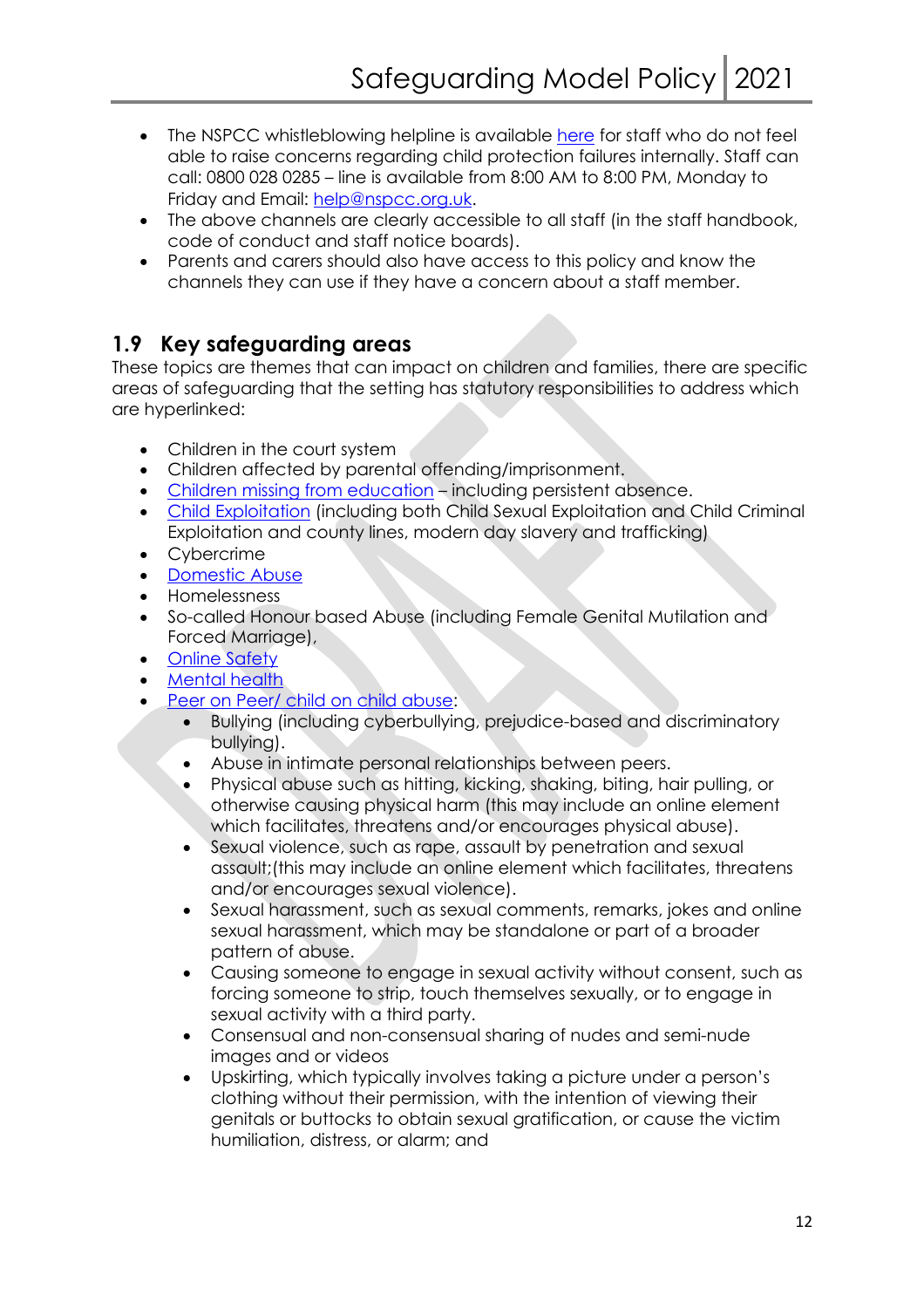- Initiation/hazing type violence and rituals (this could include activities involving harassment, abuse or humiliation used as a way of initiating a person into a group and may also include an online element).
- Preventing Radicalisation (The Prevent Duty)
- Serious Youth Violence
- Substance Misuse
- **Private Fostering**
- **Young Carers**

Additional information about key safeguarding areas can also be found in Keeping Children Safe in Education (2021; Annex B); and the NSPCC website - Types of Abuse;

# PART 2: Procedures

## **2.1 Reporting concerns**

All staff are clear about recording and reporting concerns to the DSL/DSL deputies in a timely way. In the case a learner is in immediate danger, staff should phone the police.

All staff are aware of and follow the procedures to respond to a concern about a child detailed in Appendix B. This includes responses to peer on peer harm and learners who present with a mental health need.

At Parklands, learners can raise their concerns via any member of staff and know they will be treated seriously.

# **2.2 Information Sharing**

Parklands is committed to have due regard to relevant data protection principles which allow for sharing (and withholding) personal information as provided for in the Data protection Act 2018 and UK General Data Protection Regulations. This includes how to store and share information for safeguarding purposes, including information which is sensitive and personal and should be treated as 'special category personal data'.

Staff at the setting are aware that:

- 'Safeguarding' and 'individuals at risk' is a processing condition that allows practitioners to share special category personal data.
- Practitioners will seek consent to share data where possible in line with Information Sharing for Safeguarding Practitioners 2018.

There may be times when it is necessary to share information without consent such as:

- To gain consent would place the child at risk,
- By doing so will compromise a criminal investigation,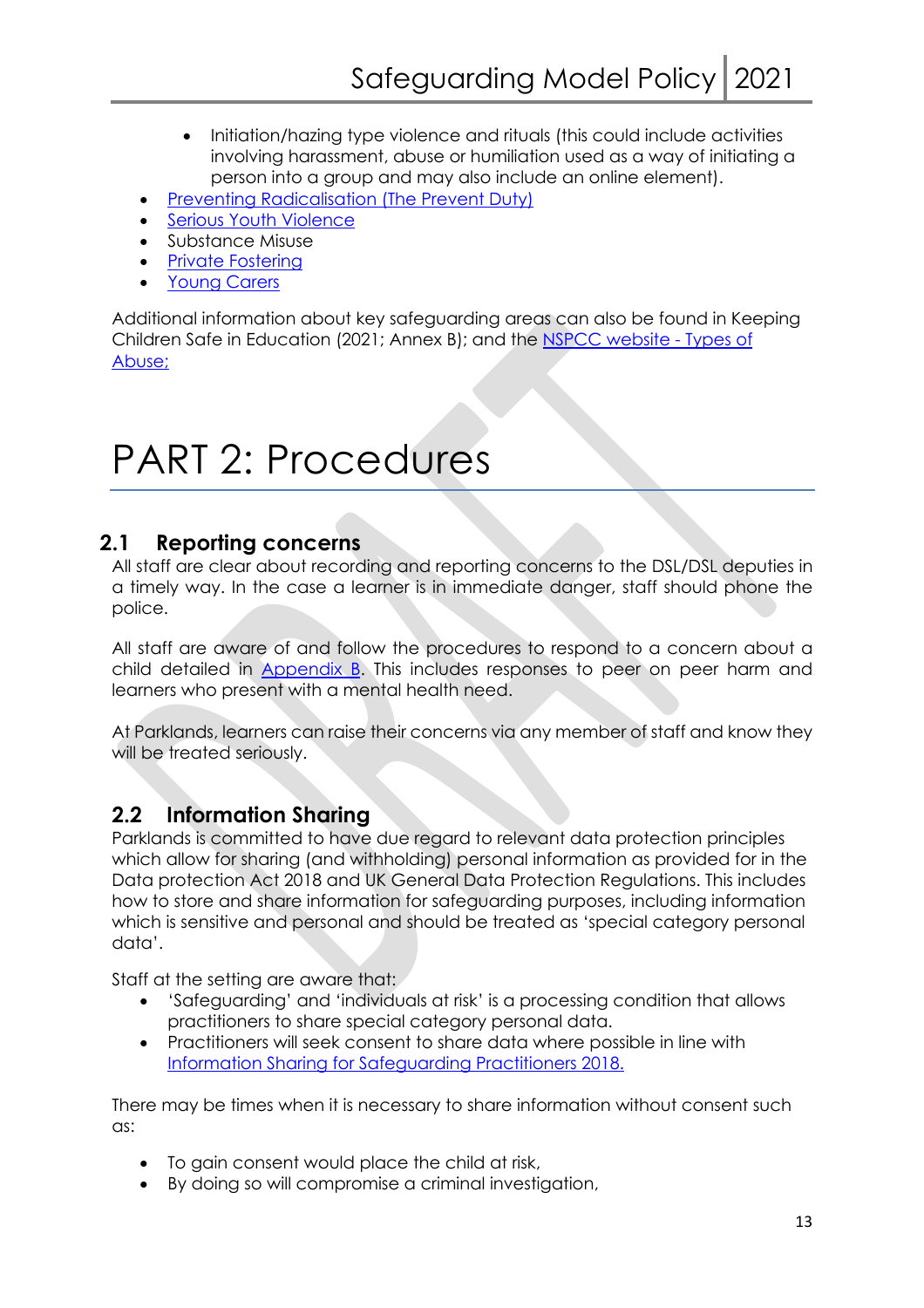- It cannot be reasonably expected that a practitioner gains consent,
- or, if by sharing information it will enhance the safeguarding of a child in a timely manner, but it is not possible to gain consent.

There are also times when we will not provide pupil's personal data where the serious harm test under legislation is met, (by sharing the information the child may be at further risk). When in doubt we will seek legal advice.

**The Data Protection Act 2018 and UK GDPR do not prevent the sharing of information for the purposes of keeping children safe. Fears about sharing information must not be allowed to stand in the way of the need to safeguard and promote the welfare and protect the safety of children.**

### **2.3 Identifying and monitoring the needs of vulnerable learners.**

The DSL and Deputy DSL will regularly review and monitor those students who have been identified as vulnerable. This can include reviewing attendance data, behaviour data, attainment data and safeguarding records. This is to ensure that:

- Proportionate and early interventions can be taken to promote the safety and welfare of the child and prevent escalation of harm.
- Information about vulnerable learners is shared with teachers and school and college leadership staff to promote educational outcomes.
- Learners who currently have, or have had, a social worker will have their academic progress and attainment reviewed and additional academic support will be provided to help them reach their full potential.
- Reasonable adjustments are made in relation to school-based interventions for example responding to behaviour.

# **2.4 Multi-agency working**

Parklands is a relevant agency in the North Somerset Safeguarding Children Partnership and will work with appropriate agencies to safeguard and promote the welfare of children to identify and respond to their needs. This is in compliance with statutory guidance Working Together to Safeguard Children 2018.

Occasions that warrant a statutory assessment under the Children Act 1989:

- If the child is in need under s.17 of the Children Act 1989 (including when a child is a young carer and or subject to a private fostering arrangement).
- Or if the child needs protection under s.47 of the Children Act 1989 where they are experiencing significant harm, or likely to experience significant harm.

Referrals in these cases should be made by the DSL (or Deputy DSLs) to Children's Social Care in the local authority in which that child resides.

Where the child already has a social worker, the request for service should go immediately to the social worker involved or, in their absence, to their team manager. If the child is a child in care, notification should also be made to the Virtual School.

Parklands will co-operate with any statutory safeguarding assessments conducted by children's social care: this includes ensuring representation at appropriate inter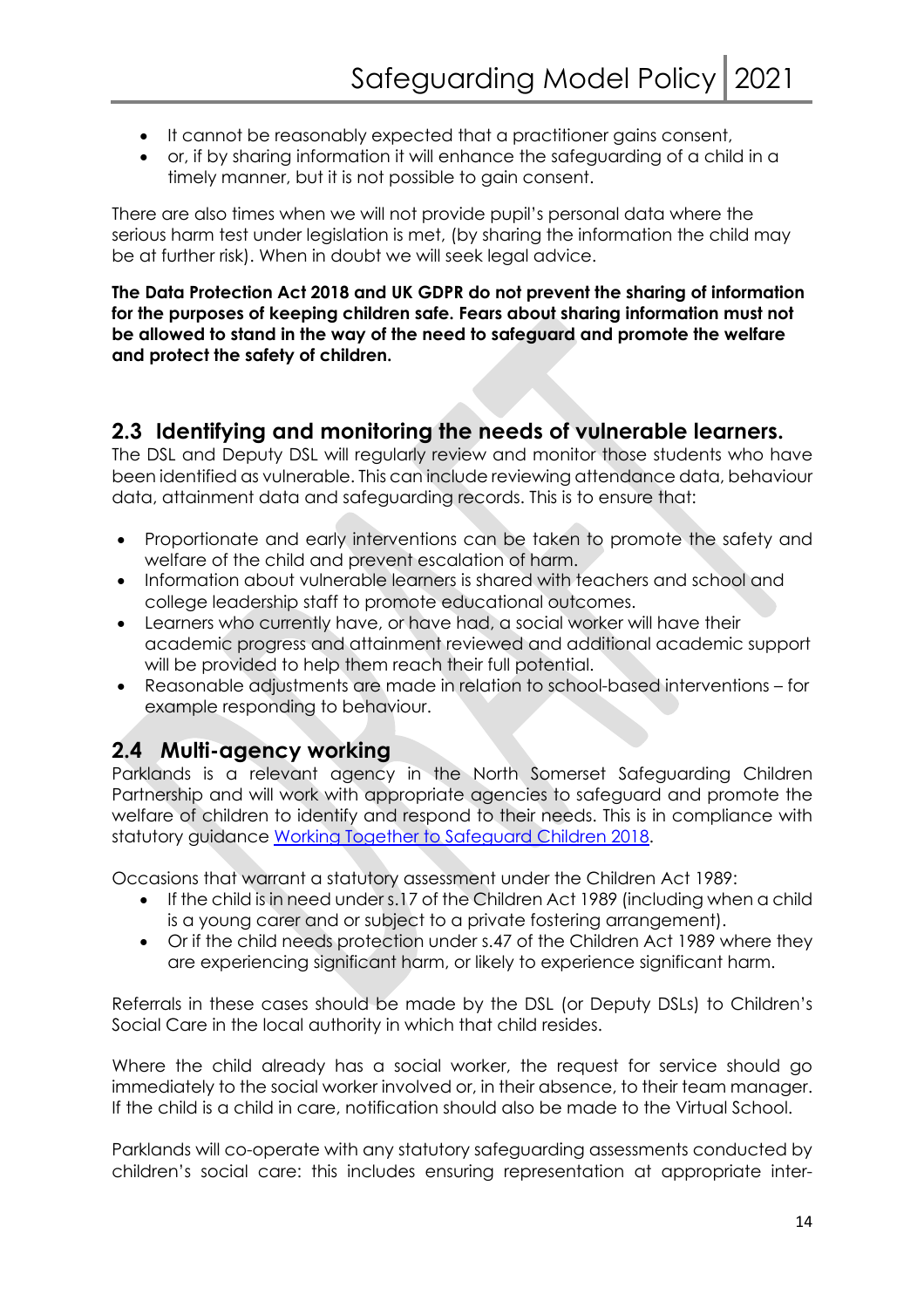agency meetings such as Team around the Family (TAF) initial and review child protection conferences and core group meetings.

#### **2.4.1 Additional considerations:**

- Where a learner and/or their family is subject to an child protection plan or a multiagency risk assessment conference (MARAC) meeting, the setting will contribute to the preparation, implementation, and review of the plan as appropriate.
- In situations where a child in care may be put on to part time timetable, the school will consult with the Virtual School following local procedures.
- If there is a risk of harm, the police should be called via 999. For other concerns of criminality, Avon and Somerset Police have produced a helpful guide When to Contact the Police or schools can contact the local PCSO/School Police Beat Officer/School Officer for advice.
- In the rare event that a child death occurs, or a child is seriously harmed, we will notify the North Somerset Safeguarding Children Partnership as soon as is reasonably possible.

# **2.5 Suspensions, permanent exclusions, and commissioning of Alternative Provisions**

(To be read in conjunction with the Behaviour Policy)

When the setting is considering suspending or permanently excluding a learner where additional vulnerability is identified it is important that the learner's welfare is a paramount consideration. The headteacher will consider their legal duty of care when sending a learner home.

Parklands will exercise their legal duties in relation to their interventions. This includes:

- whether a statutory assessment should be considered in line with the principles of Children Act 1989,
- that decisions are made in an anti-discriminatory manner in line with the Equality Act 2010 (including having regard to the SEND Code of Practice)
- and takes into consideration the learner's rights under the Human Rights Act 1998.
- Interventions will be consistent with statutory guidance School suspensions and permanent exclusions - GOV.UK (www.gov.uk)

#### **2.5.1 - Actions to take**

- An assessment of need should be undertaken with multi-agency partners with a view to mitigate any identified risk of harm in line with 2.3 Identifying and monitoring the needs of vulnerable learners.
- If the child is subject to a child protection plan or where there is an existing child protection file, we will call a multiagency risk-assessment meeting prior to making the decision to exclude.
- In the event of a one-off serious incident resulting in an immediate decision to exclude, the risk assessment *must* be completed prior to convening a meeting of the governing body.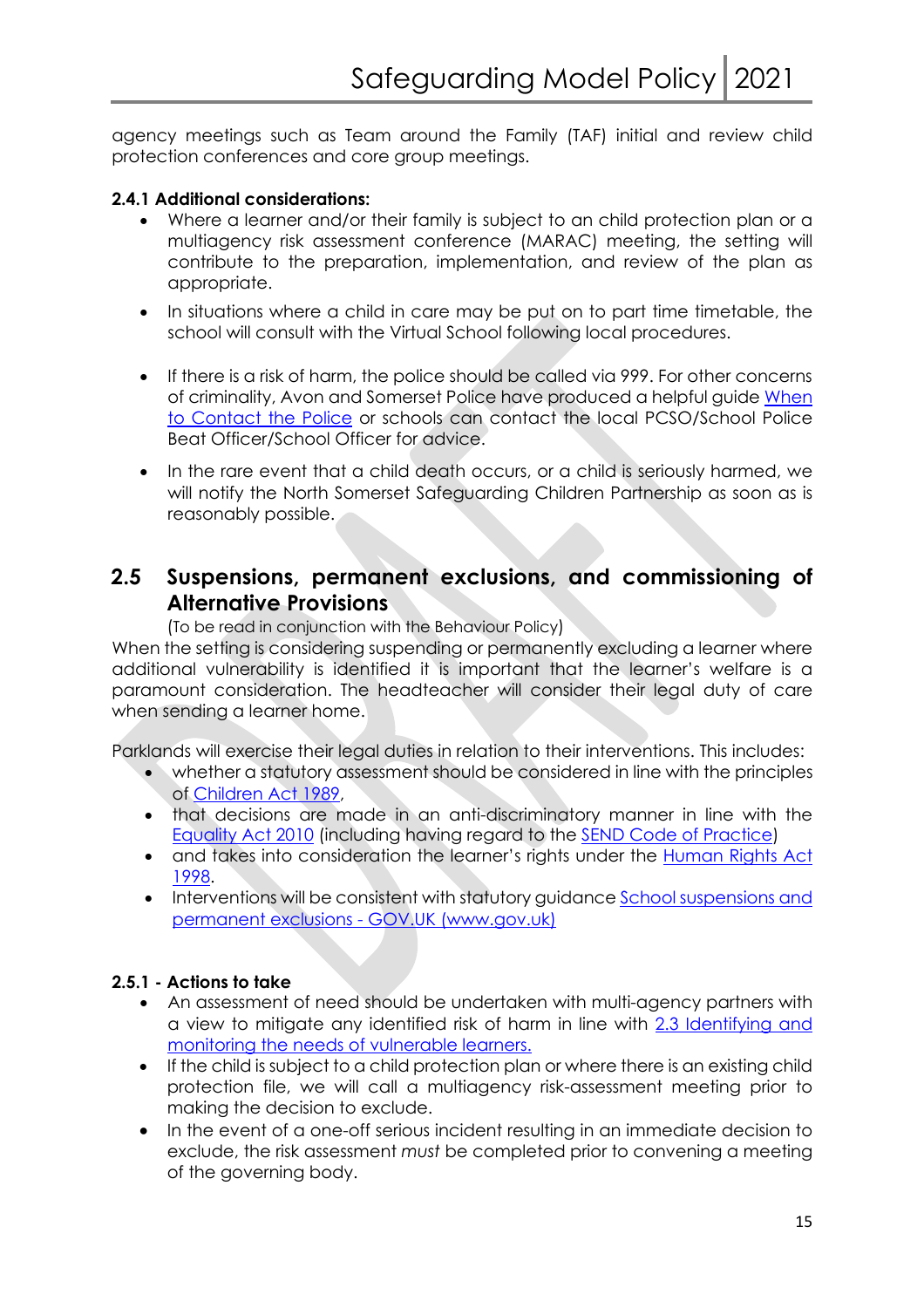#### **2.5.2 - Commissioning Alternative Provisions**

In the event that we commission an Alternative Provision, the commissioning school should carefully consider what providers are available that can meet the needs of their pupils, including the quality and safety of the provision, costs and value for money. A personalised plan for intervention should be prepared by the commissioner setting clear objectives for improvement and attainment, timeframes, arrangements for assessment and monitoring progress, and a baseline of the current position against which to measure progress. Plans should be linked to other relevant information or activities such as EHCPs for children with SEND. The school commissioning the placement should maintain on-going contact with the provider and pupil, with clear procedures in place to exchange information, monitor progress and provide pastoral support. The school commissioning the placement should maintain a full record of all placements they make, including a pupil's progress, achievements and destination following the placement. This should also include the pupil's own assessment of their placement

Parklands will continue to be responsible for the safeguarding of that learner and will make necessary checks on the provider to meet the needs of the learner. Written confirmation from the Alternative provider will be obtained of the checks on staff that we would otherwise perform for our own staff.

# **2.6 Children Missing from Education**

A learner missing from education is a potential indicator of abuse or neglect, or maybe an indicator of need for early help support. Staff should follow procedures for unauthorised absence and for dealing with children that go missing from education, particularly on repeat occasions. These should be reported to the DSL and reviewed in line with 2.3 Identifying and monitoring the needs of vulnerable learners.

Parklands will follow the guidance detailed in Children Missing Education (2016) Government guidance and Children Missing Education North Somerset Policy

This will include notifying the local authority in which the child lives:

- of any pupil who fails to attend school regularly,
- or has been absent without the school's permission for a continuous period of 10 school days or more, at such intervals as are agreed between the school and the local authority.

#### **2.6.1 - Elective Home Education**

We will notify the Local Authority of every learner where a parent has exercised their right to educate their child at home. The School will complete an EHE referral form and send it with a copy of the parent/ carers letter or email. Safeguarding files should be shared with the Local Authority Elective Home Education service and consideration of whether additional support from children's social care should be made in line with the Children Act 1989.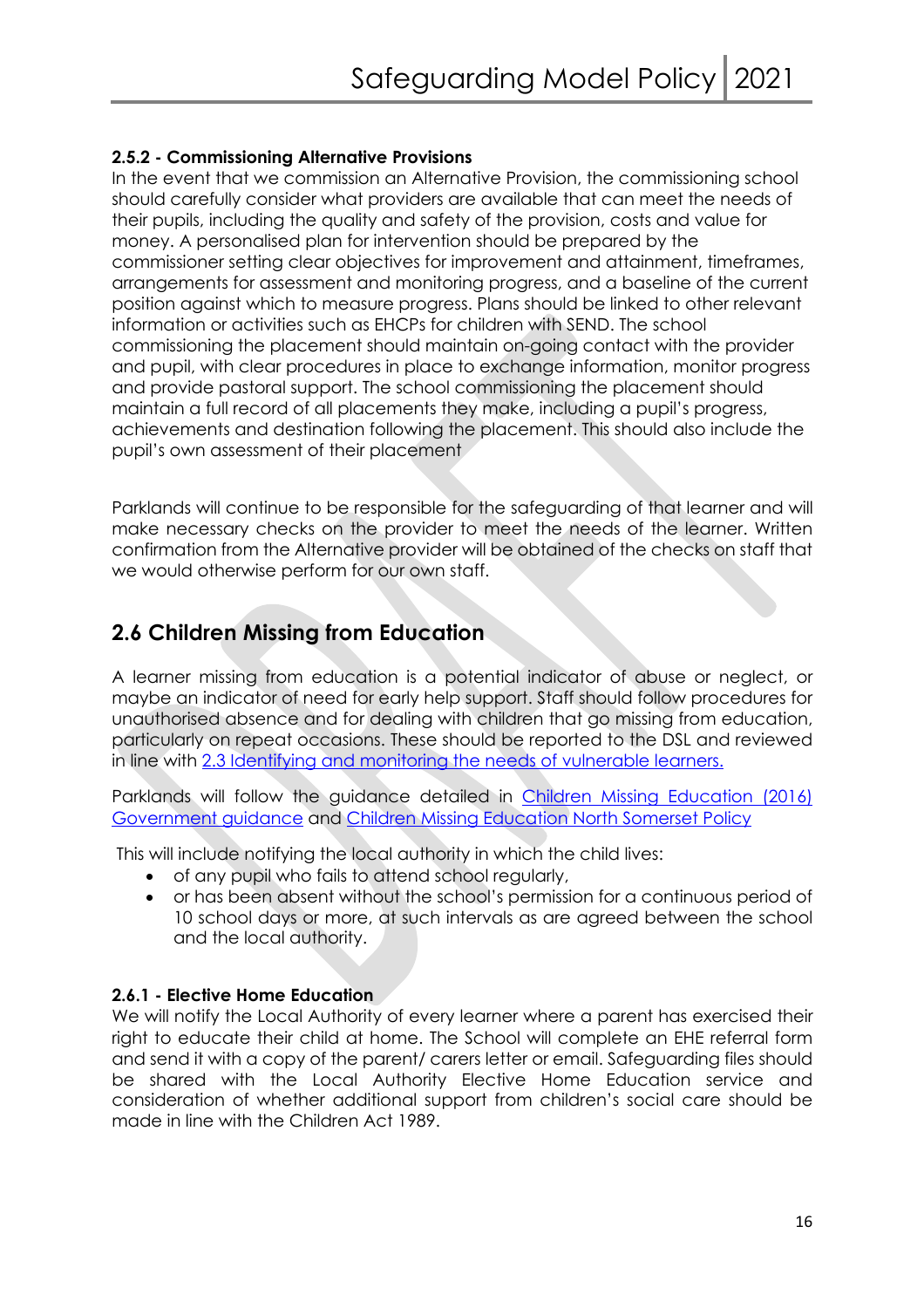# **2.6 Respond to incidents of peer on peer harm.**

All staff should recognise that children can abuse their peers (including online). Incidents of abuse and harm should be dealt with in reference to the safeguarding and behaviour policies.

Examples of peer on peer harm this can be found under section 1.9 Key Safeguarding Areas.

At Parklands

- We have a 'zero tolerance' approach to abuse. Incidents are taken seriously. These will never be tolerated or passed off as 'banter,' just having a laugh' or 'part of growing up.' Banter and teasing can and should be acknowledged and recognised as bullying behaviour and may require proportionate intervention.
- Even with a zero-tolerance approach, we take steps to educate and take action to mitigate the risk of contributing to a culture of unacceptable behaviours or a culture that normalises abuse.
- It is understood that peer on peer harm may reflect equality issues, those who may be targeted are more likely to have protected characteristics.

There are clear systems in place (which are well promoted, easily understood and easily accessible) for learners to confidently report abuse. Our school has taken steps to ensure students know how their concerns will be dealt with as detailed in section 2.1 Reporting a concern of this policy. We will handle initial reports of harm by:

- Ensuring the immediate safety of learners involved in an incident and sourcing support for other young people affected.
- Listening carefully to the child, being non-judgmental, being clear about boundaries and how the report will be progressed, not asking leading questions and only prompting the child where necessary with open questions using the Tell, Explain, Describe (TED) method.
- Ensuring that victims will never be given the impression that they are creating a problem by reporting abuse, sexual violence, or sexual harassment. They will never be made to feel ashamed for making a report.
- Ensuring the child's wishes are taken into consideration in any intervention and any action is taken to ensure safety of the target and other members of the wider peer cohort.
- Not promising confidentiality as it is highly likely that information will need to be shared with others.

#### **2.7.1 Actions to take in relation to sexual violence and sexual harassment.**

Reference to Keeping Children Safe In Education (2021, Part 5) and guidance Sexual violence and sexual harassment between children in schools and colleges 2021 should be made in relation to taking protective action. Parklands will take the following actions when responding to incidents of sexual violence and sexual harassment:

• Incidents will be reported immediately to the DSL/ Deputy DSL who will undertake further assessment of what action should be taken proportionate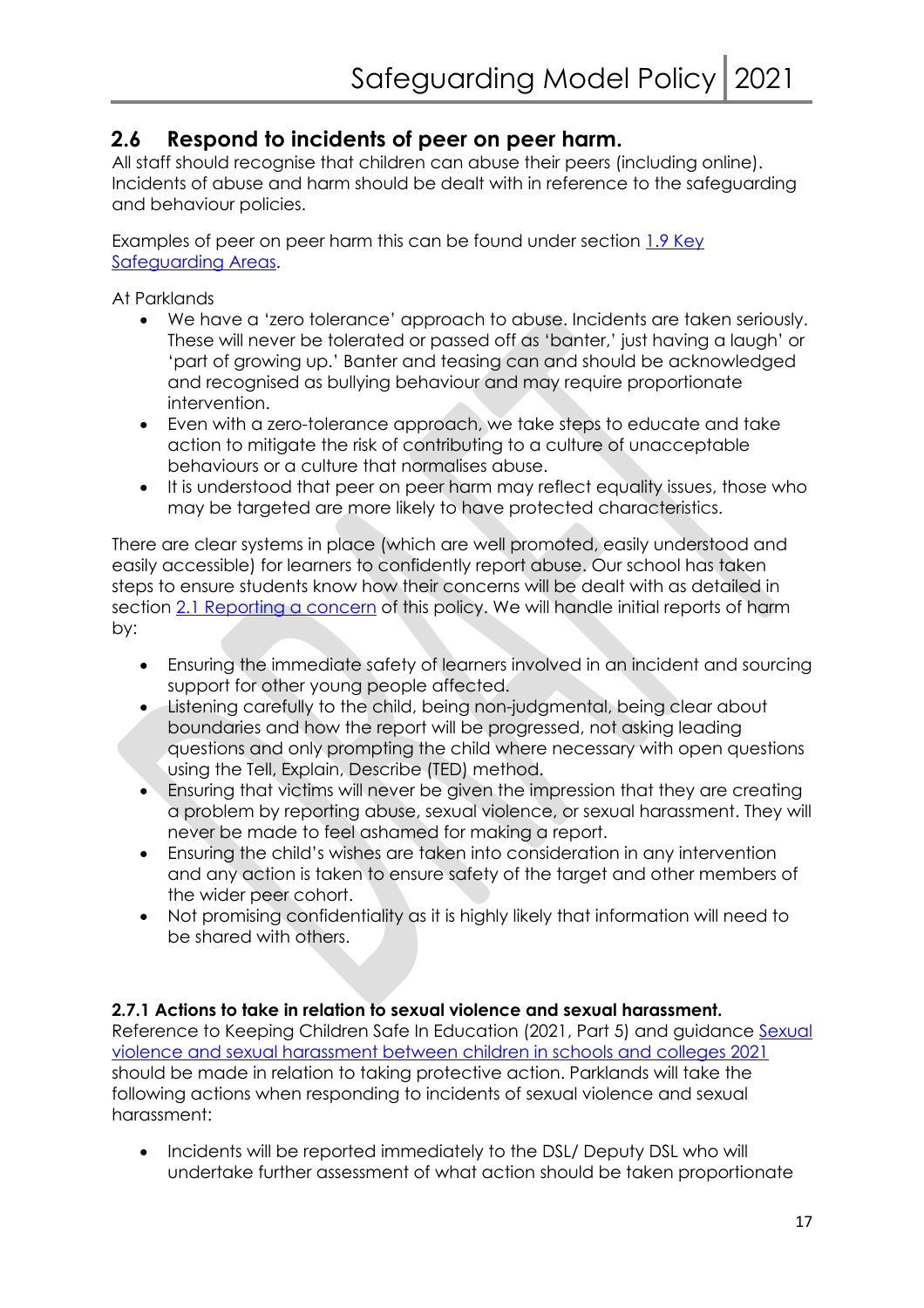to the factors that have been identified. The Brook - Sexual Behaviours Traffic Light Assessment Tool should be utilised by trained staff to inform assessment of risk and actions to subsequently take. This may include seeking additional advice from Children's Social Care

- When an incident involves an act of **sexual violence** (rape, assault by penetration, or sexual assault) the age and wishes of the victim should be taken into consideration. Victims should be given as much control as is reasonably possible over decisions regarding how any investigation will be progressed and any support that they will be offered.
- Immediate consideration should be given as to how best to support and protect the victim and the alleged perpetrator (and any other children involved/impacted).

There are 4 different pathways schools may wish to take based on a case-bycase basis

- Manage internally
- Early help
- Referral to children's social care
- Report to the police
- Schools should refer to the guidance as set out in KCSIE 2021 and Sexual violence and sexual harassment between children in schools and colleges when considering next steps.
- Where the report includes an online element, the setting will follow Searching, screening and confiscation at school - GOV.UK (www.gov.uk) and Sharing nudes and semi-nudes: advice for education settings working with children and young people - GOV.UK (www.gov.uk). The key consideration is for staff not to view or forward illegal images of a child. The highlighted advice provides more details on what to do when viewing an image is unavoidable.
- Risk assessments and or safety plans will be developed for individual children who have been involved in an incident. This should be reviewed every 3 months or every time there is an occurrence of an incident. These should involve the child and parents/carers and address contextual risks.

#### **2.7.2 - Contextual safeguarding approach to peer on peer harm:**

Parklands will minimise the risk of peer on peer abuse by taking a contextual approach to safeguarding by increasing safety in the contexts of which harm can occur – this can include the school environment itself, peer groups and the neighbourhood.

Following any incidents of peer on peer harm, the DSL/Deputies will review and consider whether any practice or environmental changes can be made in relation to any lessons learned. This can include making changes to staffing and supervision, making changes to the physical environment and considering the utilisation and delivery of safeguarding topics on the curriculum.

# **2.7 Responding to allegations of abuse made against professionals.**

Staff must report any concerns or allegations about a professional's behaviour (including supply staff, volunteers, and contractors) where they may have:

• behaved in a way that has harmed a child or may have harmed a child.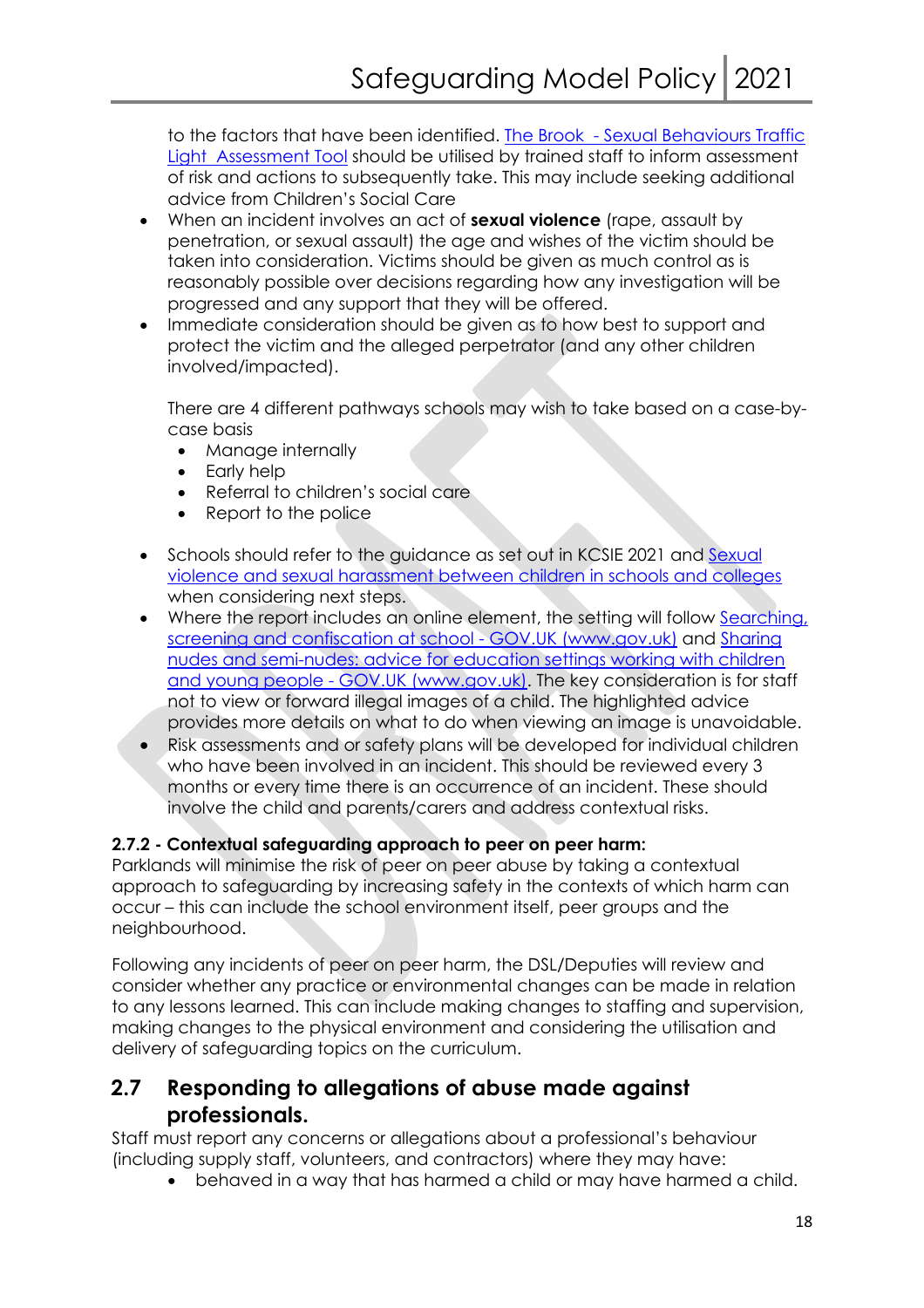- possibly committed a criminal offence against or related to a child.
- behaved towards a child or children in a way that indicates he or she may pose a risk of harm to children; or
- behaved or may have behaved in a way that indicates they may not be suitable to work with children.

#### **2.8.1 - Immediate action must be taken:**

- Do not speak to the individual it concerns.
- Allegations or concerns about colleagues and visitors must be reported directly to the Headteacher who will follow guidance in Keeping Children Safe in Education (2021, Part four: Allegations of abuse made against teachers and other staff).
- If the concern relates to Headteacher it should be reported to the Chair of Governors, who will liaise with the Local Authority Designated Officer (LADO) and they will decide on any action required.
- If there is a conflict of interest which inhibits this process of reporting, staff can report directly to the LADO.
- If allegations are regarding a member of supply staff, the school will take the lead and progress enquiries with the LADO, whilst continuing to engage and work with the employment agency.
- Allegations regarding foster carers or anyone in a position of trust working or volunteering with children should be referred to the LADO on the day that the allegation is reported. The allocated social worker should also be informed on the day. The school should not undertake any investigation unless the LADO advises this.

#### **2.8.2 - Low level concerns**

This should be read in conjunction with the staff code of conduct and Keeping Children Safe in Education (2021, Part 4). A low-level concern is not insignificant. This process should be used in events where a concern about professional conduct does not met the threshold set out at the beginning of this section.

- Reports should be made to the headteacher. Parklands creates an environment where staff are encouraged and feel confident to self-refer where they have found themselves in a situation.
- The Head will address unprofessional behaviour and support the individual to correct it at an early stage providing a responsive, sensitive, and proportionate handling of such concerns when they are raised.
- Review and correct any deficits in the setting's safeguarding system.

# **2.9 Mental health and wellbeing**

Schools and colleges have an important role to play in supporting the mental health and wellbeing of their learners. Mental health problems can, in some cases, be an indicator that a child has suffered or is at risk of suffering abuse, neglect or exploitation, and or may require early help support.

We will commit to undertake the following.

• The appointment of mental health champions who can support the development of knowledge and act as a point of expertise to promote the wellbeing and mental health of learners. These colleagues will have sufficient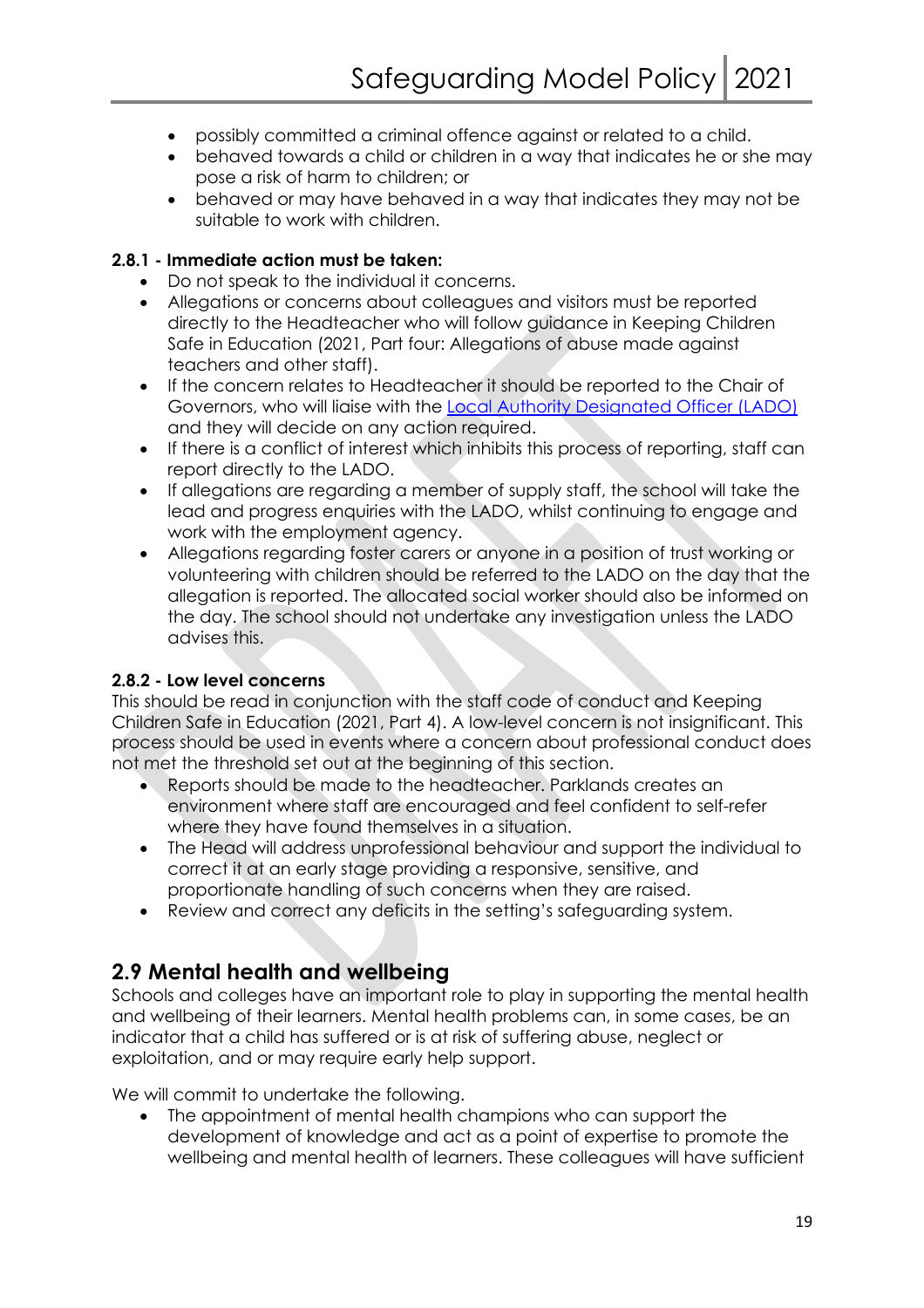training in mental health and safeguarding for them to carry out their role effectively.

- Ensure that learners can report and share concerns in line with section 2.1 Reporting a concern of this policy.
- Staff will follow a safeguarding process in terms of reporting concerns so the DSL/Deputy DSLs (and wider members of the safeguarding team such as the SENDCo) can assess whether there are any other vulnerabilities can be identified and proportionate support considered.
- Staff will ensure the immediate health and safety of a learner who is displaying acute mental health distress. This may require support from emergency services via 999 if the leaner is at risk of immediate harm.
- DSLs/Deputies will consider whether a case can be managed internally, through early help, or should involve other agencies as required in line with section 2.4 - Multi-Agency Working.
- The setting will communicate and work with the learner and parents/carers to ensure that interventions are in the best interests of the child.
- DSLs will liaise with staff to ensure reasonable adjustments are made and develop ways to support positive educational outcomes.
- Only appropriately trained professionals should attempt to make a diagnosis of a mental health problem – DSLs and the senior leadership team should be able to access specialist advice through targeted services or through their locality. The North Somerset Emotional Health for Children and Young People guide highlights services in our area.

#### **2.9.1 - Contextual safeguarding approach to mental health**

Parklands will ensure that preventative measures in terms of providing safeguarding on the curriculum will provide opportunities for learners to identify when they may need help, and to develop resilience.

The setting will take a 'whole school approach' to:

- deliver high quality teaching around mental health and wellbeing on the curriculum.
- having a culture and environment that promotes mental health and wellbeing;
- making sure pupils and staff are aware of and able to access a range of mental health services;
- supporting staff wellbeing
- being committed to pupil and parent participation

# **2.10 Online Safety**

Online safety is an integrated and interwoven theme with other safeguarding considerations. It is essential that the DSL takes a lead on ensuring that interventions are effective. This means coordinating support and engaging with other colleagues in the setting who may have more technological expertise such as the IT manager.

We are committed to addressing online safety issues around content, contact and conduct. This includes:

• Ensuring that online safety is included in relevant policies and procedures.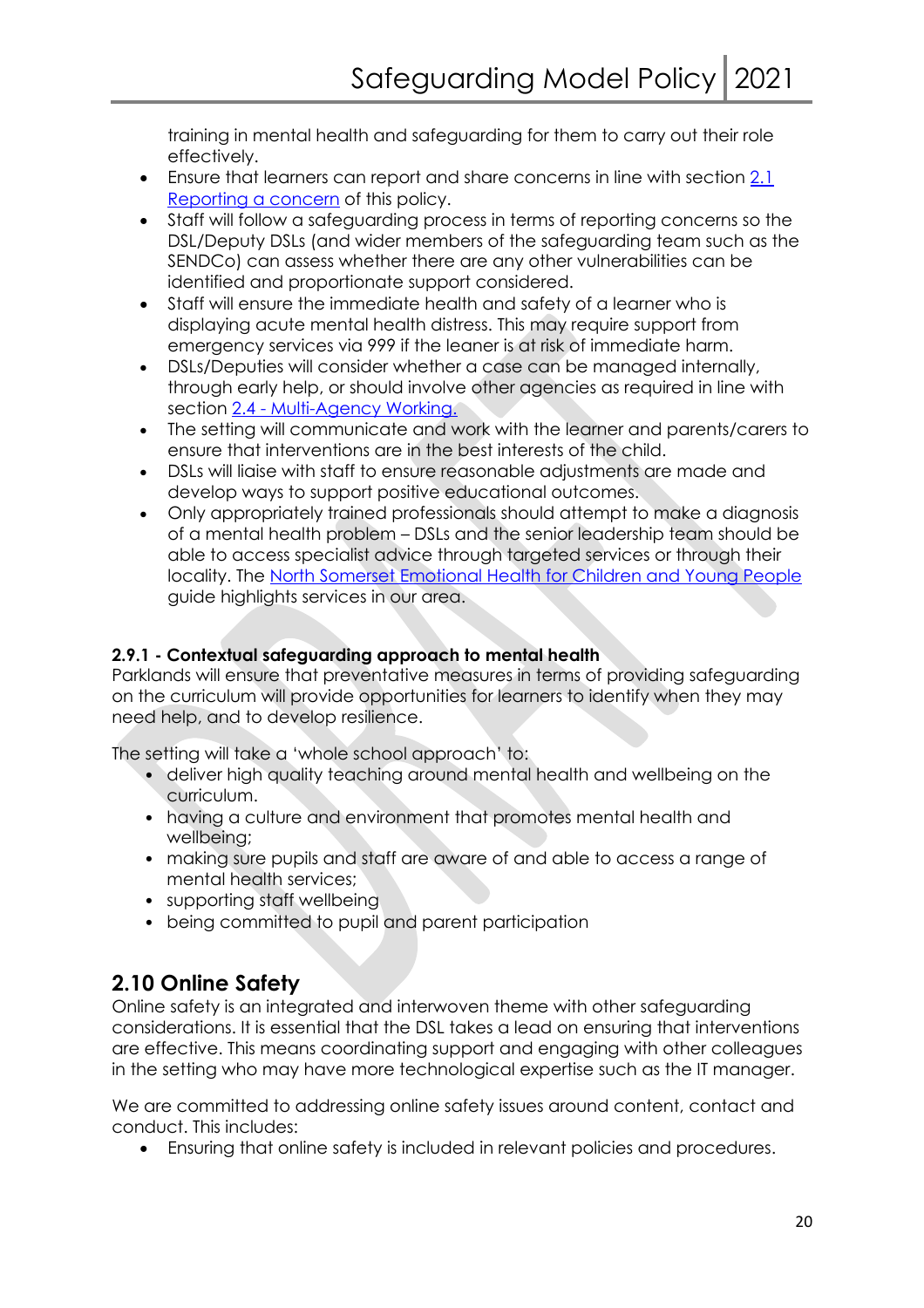- Online safety is interwoven in safeguarding training for staff and safeguarding on the curriculum for learners.
- Acknowledging that peer on peer abuse can happen via mobile and smart technology between individuals and groups. This should be approached in the same process outlined in section 2.7 Responding to incidents of peer on peer harm and read in conjunction with our policy on the use of mobile smart technology in the Code of Conduct.
- Provision of education via remote learning will comply with governmental advice Safeguarding and remote education during coronavirus (COVID-19) - GOV.UK (www.gov.uk)
- The effectiveness of the setting's ability to protect learners through filtering and monitoring. Information security and access management alongside the above will be reviewed annually.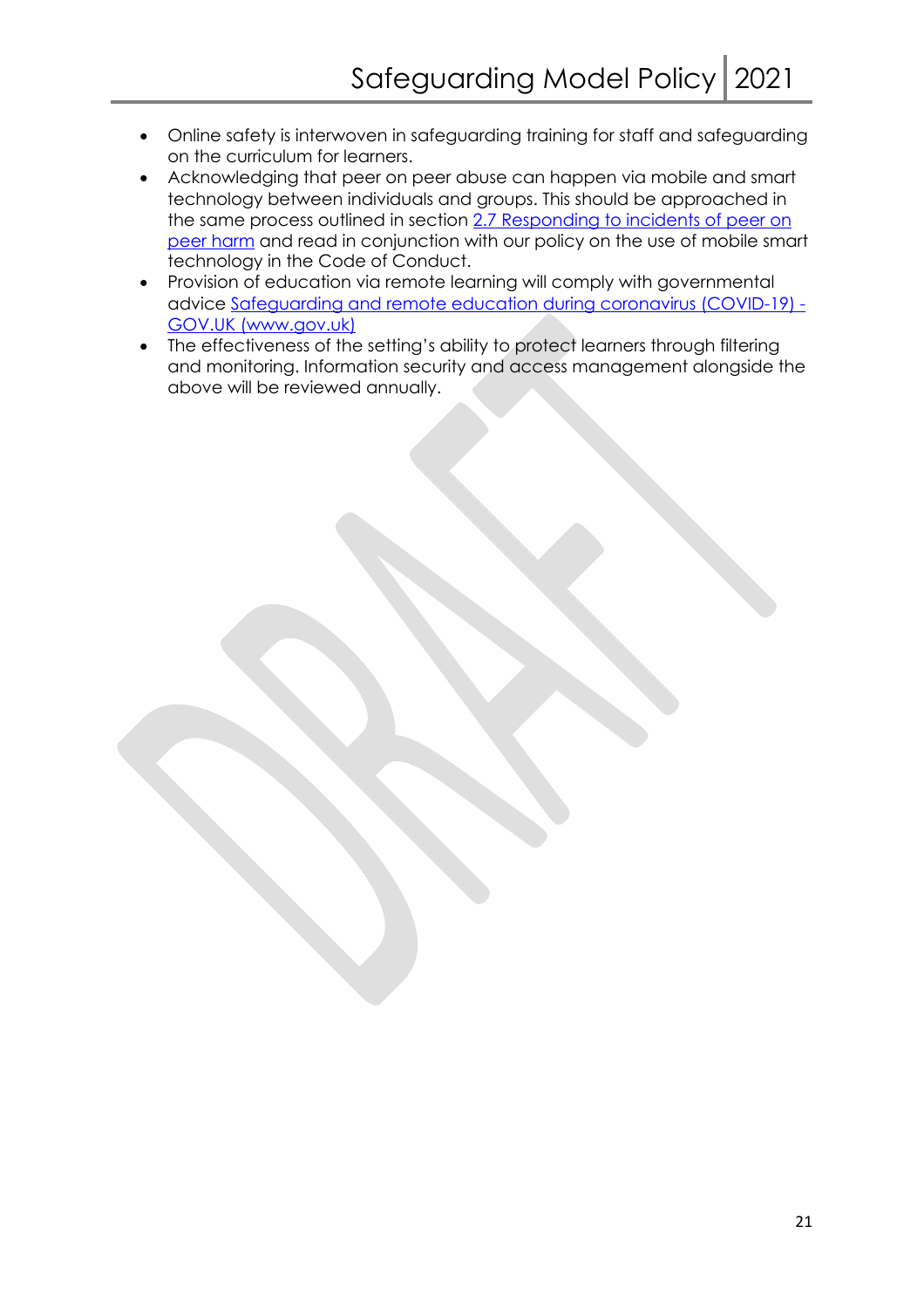# **Appendix A**

#### **Types of abuse and neglect**

Abuse is defined as the maltreatment of a child or young person whereby someone may abuse or neglect a child by inflicting harm, or by failing to prevent harm. They may be abused by an adult or adults or by another child or children.

All school and college staff should be aware that abuse, neglect and safeguarding issues are rarely standalone events that can be covered by one definition or label. In most cases multiple issues will overlap with one another. For children with Special Educational Needs and Disabilities (SEND) additional barriers can exist when identifying abuse and neglect, these include:

- assumptions that indicators of possible abuse such as behaviour, mood and injury relate to the child's disability without further exploration;
- being more prone to peer group isolation than other children;
- the potential for children with SEN and disabilities being disproportionally impacted by behaviours such as bullying, without outwardly showing any signs; and
- communication barriers and difficulties in overcoming these barriers.

To address these additional challenges, schools and colleges should consider extra pastoral support for children with SEND (KCSIE 2021).

The following are the definition of abuse and neglect as set out in Working Together to Safeguard Children (2018) however, the ultimate responsibility to assess and define the type of abuse a child or young person may be subject to is that of the Police and Children's Services – our responsibility is to understand what each category of abuse is and how this can impact on the welfare and development of our children and where we have concerns that a child or young person may be at risk of abuse and neglect (one or more categories can apply) to take appropriate action as early as possible.

**Physical abuse** is a form of abuse which may involve hitting, shaking, throwing, poisoning, burning or scalding, drowning, suffocating or otherwise causing physical harm to a child. Physical harm may also be caused when a parent or carer fabricates the symptoms of, or deliberately induces, illness in a child.

**Emotional abuse** is the persistent emotional maltreatment of a child such as to cause severe and adverse effects on the child's emotional development. It may involve conveying to a child that they are worthless or unloved, inadequate, or valued only insofar as they meet the needs of another person. It may include not giving the child opportunities to express their views, deliberately silencing them or 'making fun' of what they say or how they communicate. It may feature age or developmentally inappropriate expectations being imposed on children. These may include interactions that are beyond a child's developmental capability as well as overprotection and limitation of exploration and learning, or preventing the child participating in normal social interaction. It may involve seeing or hearing the illtreatment of another. It may involve serious bullying (including cyberbullying), causing children frequently to feel frightened or in danger, or the exploitation or corruption of children. Some level of emotional abuse is involved in all types of maltreatment of a child, although it may occur alone.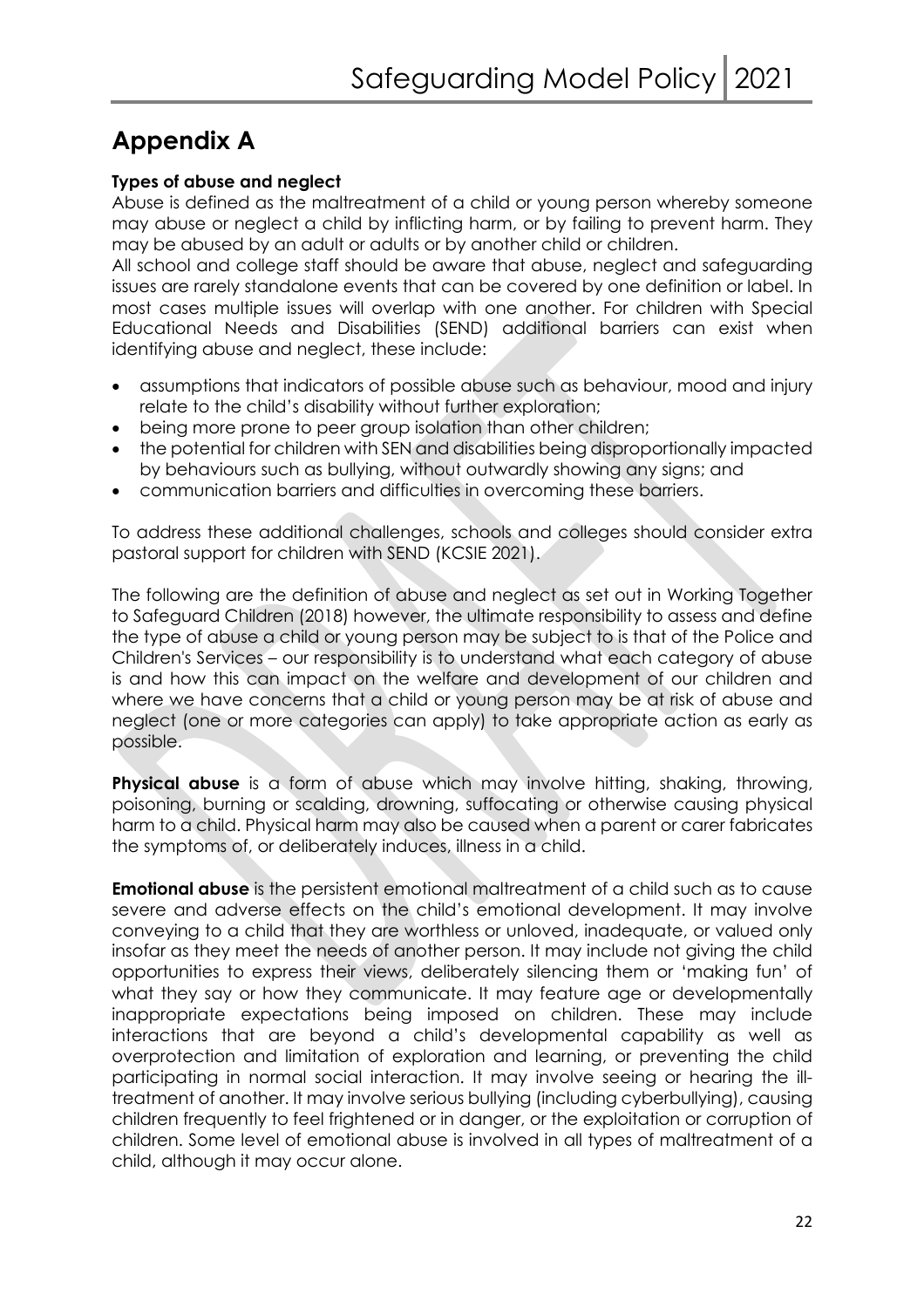**Sexual abuse** involves forcing or enticing a child or young person to take part in sexual activities, not necessarily involving a high level of violence, whether the child is aware of what is happening or not. The activities may involve physical contact, including assault by penetration (for example rape or oral sex) or non-penetrative acts such as masturbation, kissing, rubbing and touching outside of clothing. They may also include non-contact activities, such as involving children in looking at, or in the production of, sexual images, watching sexual activities, encouraging children to behave in sexually inappropriate ways, or grooming a child in preparation for abuse (including via the internet). Sexual abuse is not solely perpetrated by adult males. Women can also commit acts of sexual abuse, as can other children.

**Neglect** is the persistent failure to meet a child's basic physical and/or psychological needs, likely to result in the serious impairment of the child's health or development. Neglect may occur during pregnancy as a result of maternal substance abuse. Once a child is born, neglect may involve a parent or carer failing to provide adequate food, clothing and shelter (including exclusion from home or abandonment), protect a child from physical and emotional harm or danger, an unresponsiveness to a child's basic emotional needs, failing to ensure adequate supervision (including the use of inadequate care-givers) or ensure access to appropriate medical care, treatment or attend or receive an education.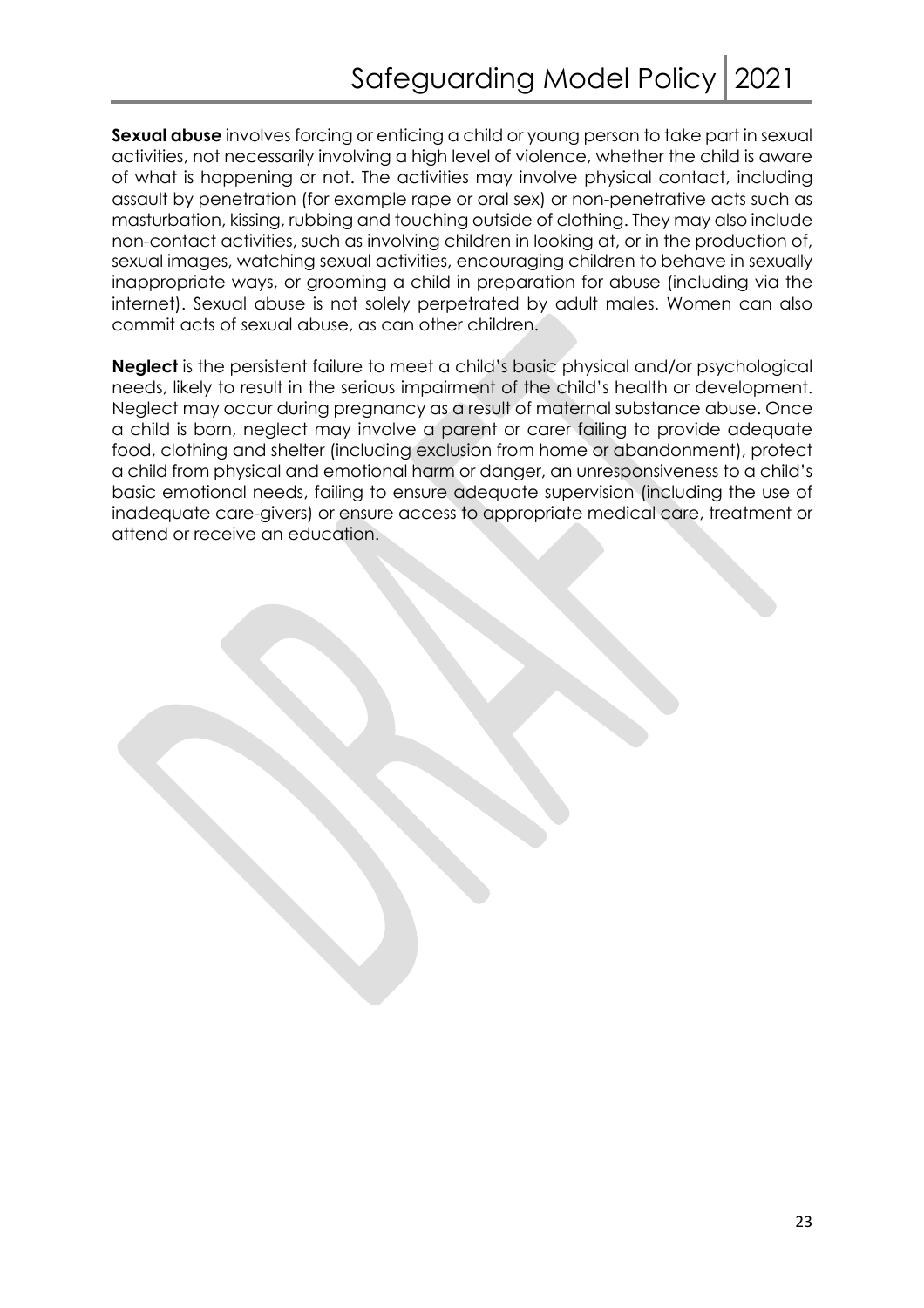# **Appendix B**

#### **Reporting a concern**

All concerns about children or families whether big or small will be shared with the DSL (or deputy if the DSL is unavailable) in a timely matter. In our school, this is recorded via CPOMS, as well as verbally if urgent.

Staff will be mindful that they should write the concern in the child's own words as much as possible, being careful to maintain fact rather than personal opinion or interpretation. Where injuries are observed this will be recorded on a body map, staff know they must not take photographs of injuries.

Any cause for concern will be shared only with those who need to know.

The DSL will ultimately decide next steps and where a referral is required liaise with the Front Door to Children's Services for next steps. This will be done with consent of the parents unless by doing so would put the child at further risk.

When reporting concerns about staff, the Headteacher, or Chair of Governors will be contacted. Where this is not possible, staff will contact the LADO. Staff should refer to the whistleblowing policy for more information.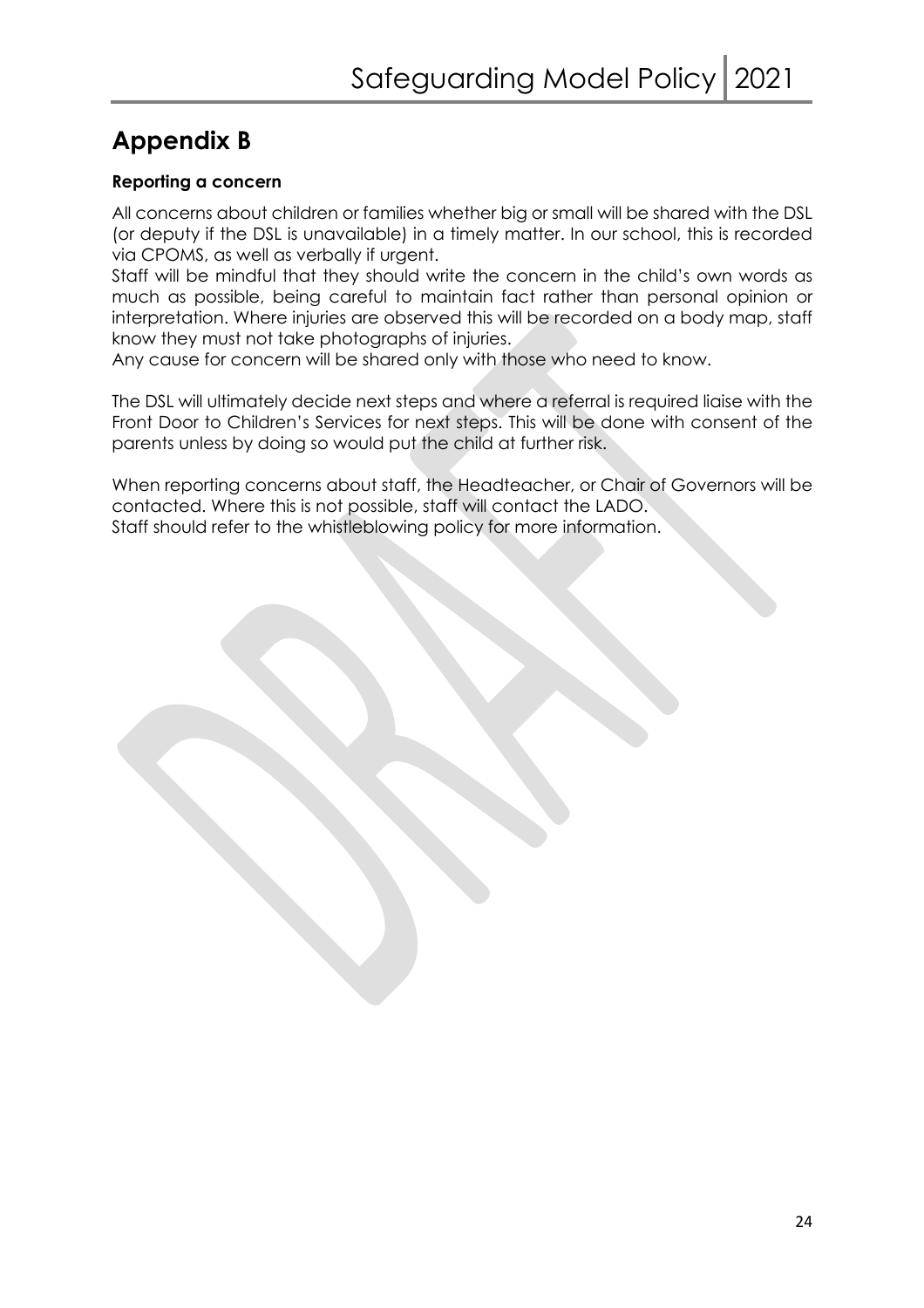# **Appendix C**

#### **Child Sexual Exploitation (CSE) and Criminal Exploitation (CCE)**

Both CSE and CCE are forms of abuse. Both occur where an individual or group takes advantage of an imbalance of power to coerce, manipulate or deceive a child or young person under the age of 18 into sexual or criminal activity.

The abuse may be perpetrated by an individual or groups, males or females, adults or children.

It can involve force and/or enticement-based methods of compliance and may, or may not, be accompanied by violence or threats of violence. Victims can be exploited even when activity appears consensual and can be facilitated in-person or wholly online.

#### **Gangs and youth violence**

Teachers and designated staff have a range of powers to discipline and tackle problems, including violence, in the school environment. Such powers include the power to restrain violent pupils, and the power to search pupils for prohibited items.

#### **Serious Violence**

All staff should be aware of the signs that indicate a child is at risk of, or involved with serious violence, this includes: absence from school, changes of friendship group, unexplained injuries, self- harm, unexplained gifts or possessions. Staff should also be aware of relevant guidance: Preventing youth violence and gang involvement

#### **Drugs**

As part of school's duty to promote pupils' wellbeing, we have a role to play in preventing drug misuse as part of our pastoral responsibilities (health and wellbeing/Healthy Schools) and to support the Government's drug strategy (2017). Our school will support students by providing information, advice and support via the curriculum and give students the confidence, resilience and risk management skills to resist risky behaviours and recover.

The Department of Education and Association of Chief Police Officers have provided Drug Advice for Schools to support this aim.

Schools also have the power to search pupils for drugs where there is a belief this student is in possession of criminal property.

#### **Radicalisation**

**Extremism** is the vocal or active opposition to our fundamental values, including democracy, the rule of law, individual liberty and the mutual respect and tolerance of different faiths and beliefs.

*Radicalisation* refers to the process by which a person comes to support terrorism and extremist ideologies associated with terrorist groups.

**Terrorism** is an action that endangers or causes serious violence to a person/people; causes serious damage to property; or seriously interferes or disrupts an electronic system. The use or threat must be designed to influence the government or to intimidate the public and is made for the purpose of advancing a political, religious or ideological cause.

Our school is aware of its responsibilities under the *Prevent Statutory Duty* through the Counter Terrorism and Security Act 2015. The duty requires schools to consider the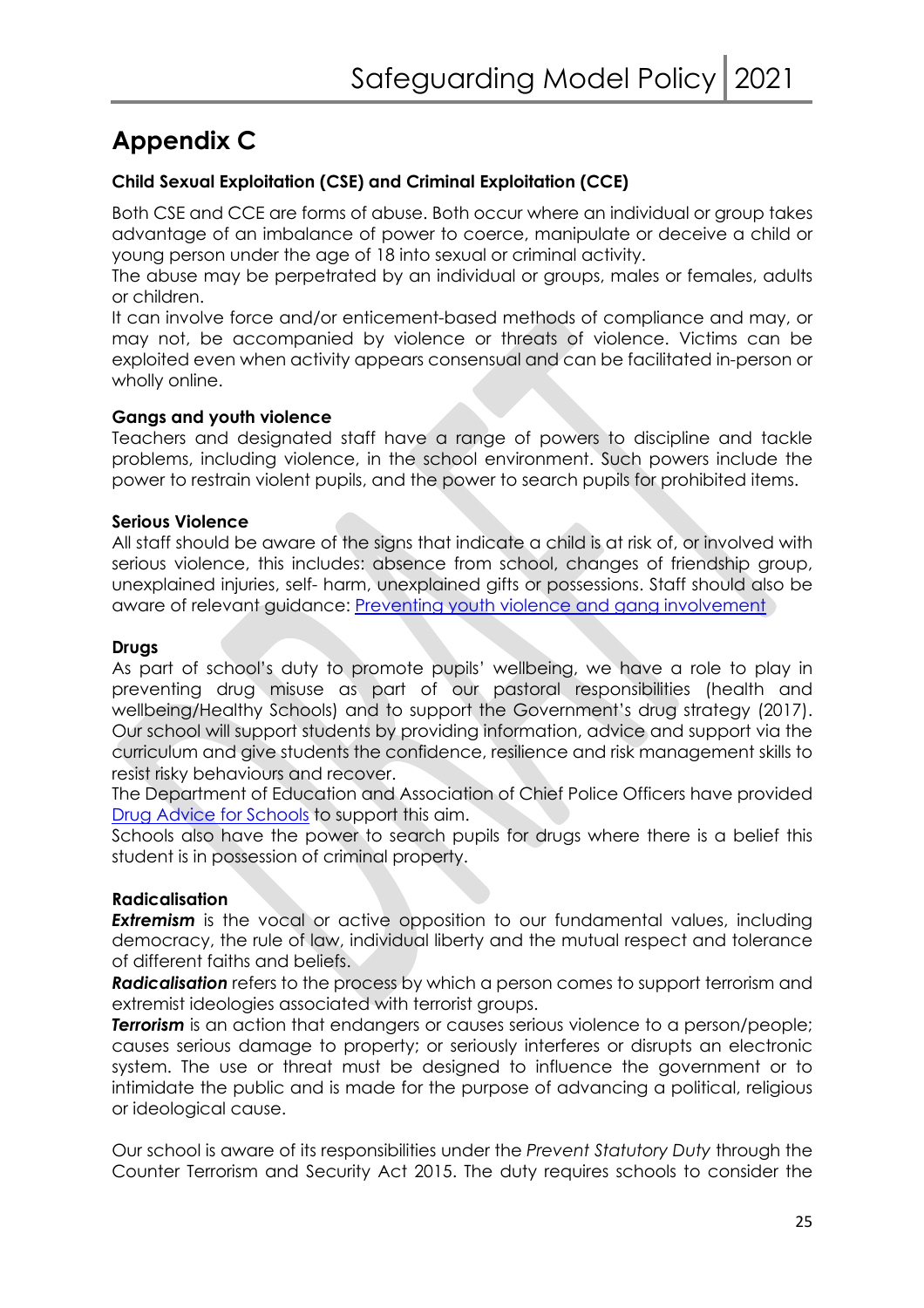need to safeguard children from being drawn into terrorism. The duty is designed to help ensure that vulnerable individuals who are at risk of radicalisation are supported. We provide a safe environment for our pupils to explore, understand and discuss sensitive topics including terrorism and extremist ideology. We use the curriculum and pastoral care to educate our pupils and to enable them to challenge these ideas and build their resilience to radicalisation. Staff are aware of the risk posed by other students and adults who may have been radicalised and the impact of radicalisation via social media. Staff have received appropriate training and have the knowledge and confidence to identify pupils at risk of being drawn into supporting terrorism and extremism and challenge extremist ideals. Our IT filters are regularly reviewed and monitored in order to prevent and identify access to terrorist and extremist materials on line at the school.

For advice and guidance in making a referral or about a student causing concern: **Tel. 01278 647466.**

*Channel* is a programme which focuses on providing support at an early stage to people who are identified as being vulnerable to being drawn into terrorism. It provides a mechanism for schools to make referrals if they are concerned that an individual might be vulnerable to radicalisation. An individual's engagement with the programme is entirely voluntary at all stages. Guidance on Channel is available at: Channel Guidance.

The school or college's Designated Safeguarding Lead (and any deputies) should be aware that as a Channel partner, the school or college may be asked to attend a Channel panel to discuss the individual referred to determine whether they are vulnerable to being drawn into terrorism and consider the appropriate support required.

Educate Against Hate, a website launched by Her Majesty's Government has been developed to support and equip school and college leaders, teachers, and parents with information, tools and resources (including on the promotion of fundamental British values) to help recognise and address extremism and radicalisation in young people. The platform provides information on and access to training resources for teachers, staff and school and college leaders, some of which are free such as Prevent e-learning, via the Prevent Training catalogue.

#### **Honour Based Abuse**

So-called 'honour-based' Abuse (HBA) encompasses incidents or crimes which have been committed to protect or defend the honour of the family and/or the community, including female genital mutilation (FGM), forced marriage, and practices such as breast ironing. Abuse committed in the context of preserving "honour" often involves a wider network of family or community pressure and can include multiple perpetrators. It is important to be aware of this dynamic and additional risk factors when deciding what form of safeguarding action to take. All forms of HBA (regardless of the motivation) should be handled and escalated as such. Professionals in all agencies, and individuals and groups in relevant communities, need to be alert to the possibility of a child being at risk of HBA, or already having suffered HBA.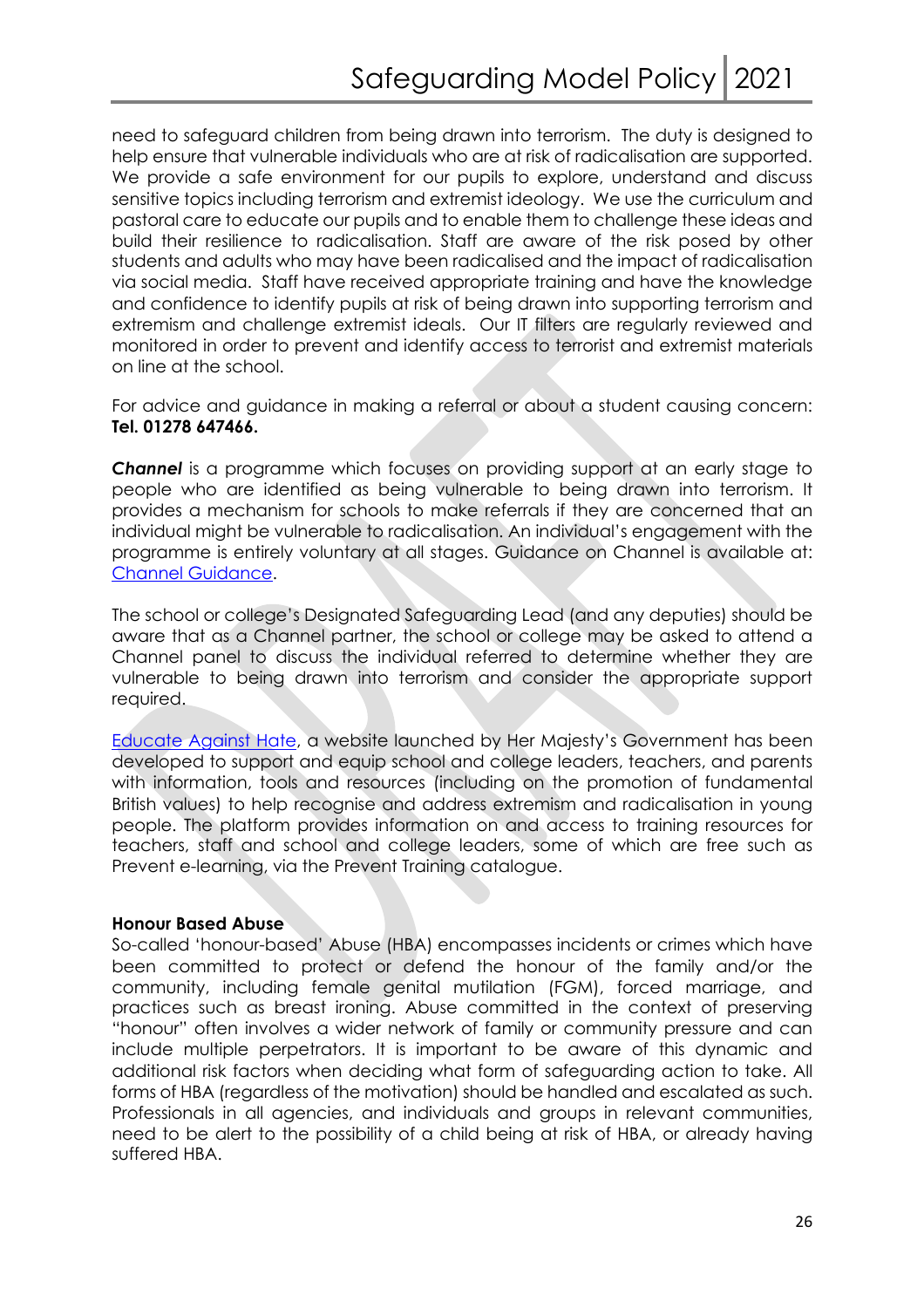If you have concerns about an individual, the following helplines will be able to support you

Honour Network (Karma Nirvana): **0800 5999 247** (Monday to Friday, 9am – 5pm) Government Forced Marriage Unit **0207 008 0151** or **0207 008 1500** (out of hours) In emergencies, dial 999.

Further details from the home office on force marriage can be found here

#### **Female Genital Mutilation (FGM)**

FGM comprises all procedures involving partial or total removal of the external female genitalia or other injury to the female genital organs for non-medical reasons. It is illegal in the UK and a form of child abuse with long-lasting harmful consequences.

Professionals in all agencies, individuals and groups from the wider communities, need to be alert to the possibility of a girl being at risk of FGM, or already having suffered FGM. There are a range of potential risk indicators which are detailed in the Multiagency statutory guidance on female genital mutilation issued by the home office.

Whilst all staff should speak to the designated safeguarding lead (or deputy) in regard to any concerns about female genital mutilation (FGM), there is a specific legal duty on teachers. If a teacher, in the course of their work in the profession, discovers that an act of FGM appears to have been carried out on a girl under the age of 18, the teacher must report this to the police via 101 (KCSIE 2021). This should be completed in consultation with the DSL but the responsibility of reporting lies with the staff member who identified the concern.

#### **Peer on Peer Abuse**

Peer or Peer Abuse includes:

- Bullying, including cyber bullying
- Physical Abuse including intimate partner abuse
- Sexual Violence including CSE, Sexual Harassment, Sending nudes and upskirting
- Initiation and Hazing type violence including rituals, challenges, and other activities involving harassment, abuse or humiliation as a way of initiating a person into a group
- Gang violence, threats or coercion

All schools are required to have due regard to the need to eliminate discrimination, harassment and victimisation and other conduct that is prohibited under the Equality Act 2010. Schools should tackle prejudice and promote understanding between those who share a protected characteristic and those who do not, as set out in the Equality Act 2010. The definition that has been adopted by the government and should be used when considering prejudice related incidents 'A prejudice related incident is any incident which is perceived to be prejudice by the victim or any other person'

#### **Faith abuse**

The National Action Plan to Tackle Child Abuse Linked to Faith or Belief is intended to help raise awareness of the issue of child abuse linked to faith or belief and to encourage practical steps to be taken to prevent such abuse. Schools should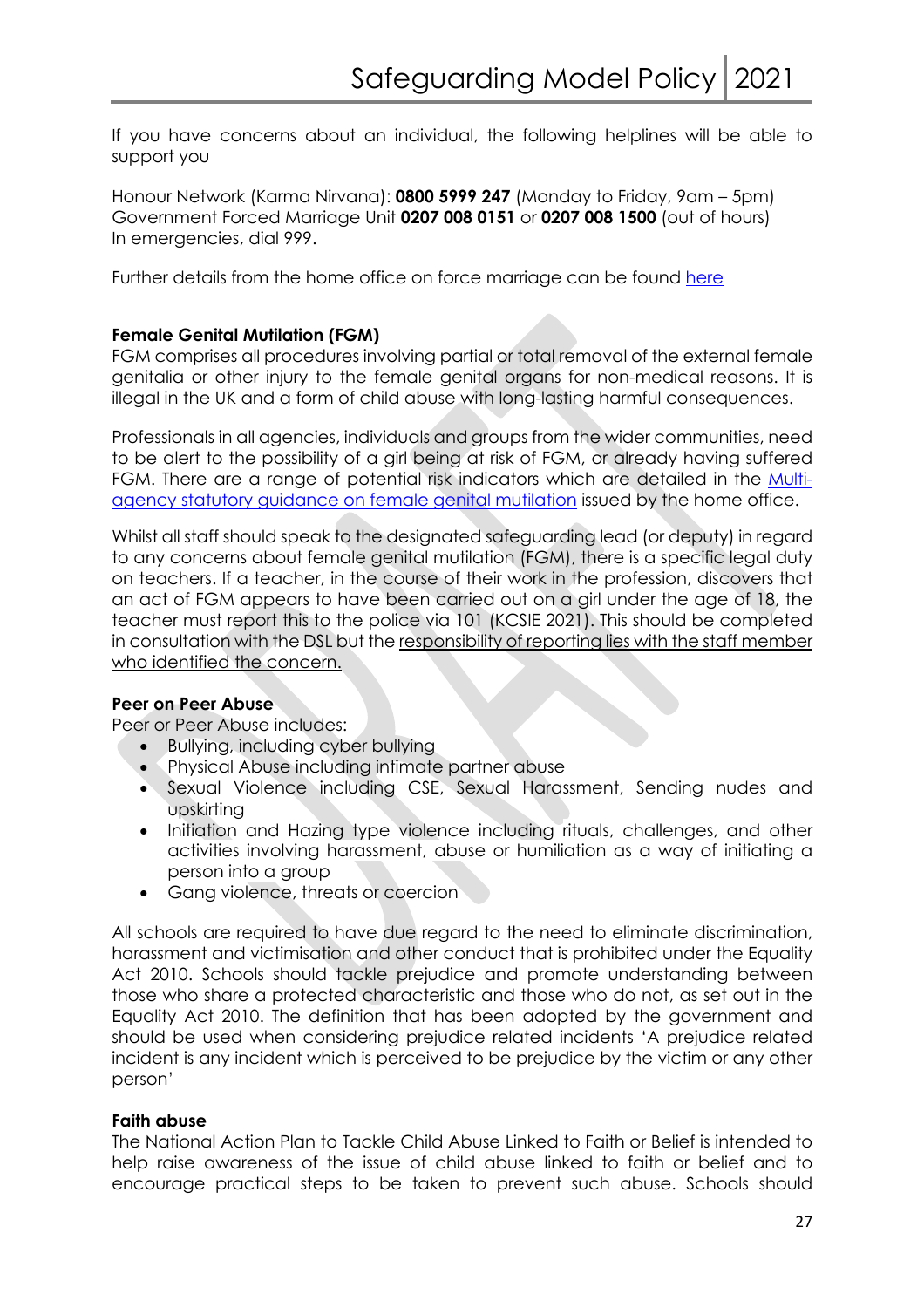promote equality and awareness around cultural and religious practices and be aware of risk factors such as belief in exorcism and spirit possession and children who are scapegoated or blamed for negative events.

#### **Domestic violence and abuse, Gender-based violence and teenage relationship abuse**

Domestic abuse (over 16 years) and teenage relationship abuse (under 16 years) involves any incident or pattern of incidents of controlling, coercive, threatening behaviour, violence or abuse between those who are, or have been in relationships or family members regardless of gender or sexuality. It can impact children greatly who witness domestic abuse at home (children are now seen as victims in their own right as per changes to the Domestic Abuse Bill) as well as those who experience it through their personal relationships.

The curriculum should enable children and adolescents to understand what constitutes a healthy relationship, consent and tackle gendered stereotypes.

#### **Sexual Violence and Sexual Harassment**

Sexual Violence and harassment can occur between two children of any sex. They can also occur through a group of children sexually assaulting or sexually harassing a single child or group of children.

Sexual violence and sexual harassment exists on a continuum and may overlap, they can occur online and offline (both physical and verbal) and are never acceptable. It is important that **all** children involved are taken seriously and offered appropriate support.

The law says anyone under the age of 13 **can never legally give consent**. This means that anyone who engages in any sexual activity with a child who is 12 or younger is breaking the law. Sexual activity with a child who is under 13 should **always result in a child protection referral.**

Sexually harmful incidents should be viewed by professionals as a safeguarding concern and both victim and perpetrator should be supported. The school should have systems in places to support both students in the school setting to feel safe and heard should an incident occur.

School staff should be alert to negative sexualised or gendered language and behaviours and should be robust in tackling these, not brushing them off as 'part of growing up', 'boys will be boys' or 'banter'.

All staff should be confident of their response to peer or peer abuse as detailed in our Behaviour policy, or seek advice from a senior member of staff if unsure.

#### **Online Sexual Abuse**

Online sexual abuse involves the use of technology to manipulate, exploit, coerce or intimidate a child to (but not limited to) engage in sexual activity, produce sexual material/content, force a child to look at or watch sexual activities, encourage a child to behave in sexually inappropriate ways or groom a child in preparation for sexual abuse (either online or offline). It can also involve directing others to, or coordinating, the abuse of children online. As with other forms of sexual abuse, online abuse can be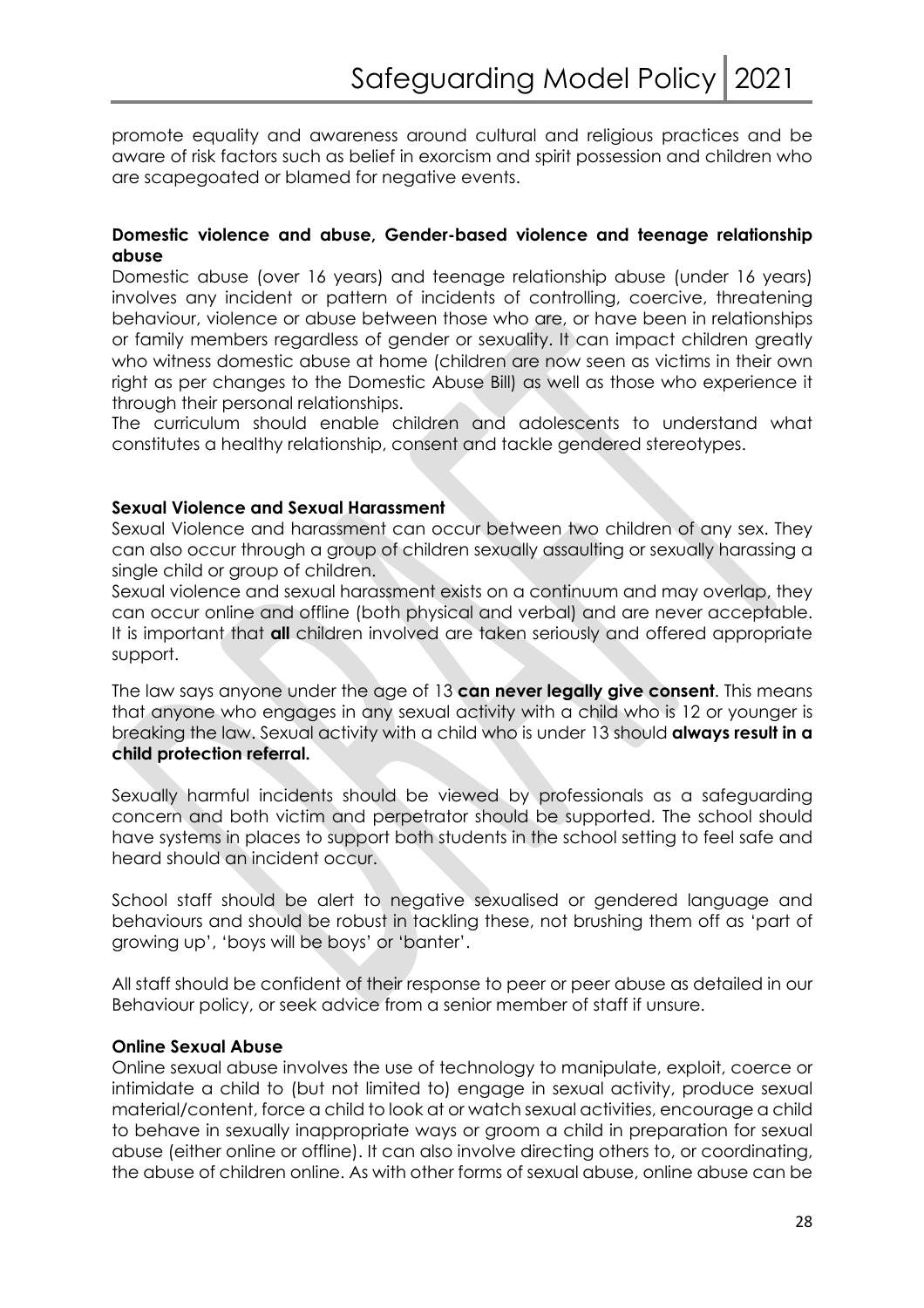misunderstood by the child and others as being consensual, occurring without the child's immediate recognition or understanding of abusive or exploitative conduct. In addition, fear of what might happen if they do not comply can also be a significant influencing factor. No child under the age of 18 can consent to being abused or exploited. Financial gain can be a feature of online child sexual abuse, it can involve serious organised crime and it can be carried out by either adults or peers.

#### **Online Safety**

The topic of online safety is considerable and can be linked to issues such as child sexual exploitation, bullying and radicalisation. Issues can be categorised into three areas of risk:

• **Content**: being exposed to illegal, inappropriate or harmful material; e.g. Pornography, fake news, racist or radical and extremist views;

• **Contact:** being subjected to harmful online interaction with other users; e.g. commercial advertising as well as adults posing as children or young adults; and

**Conduct:** personal online behaviour that increases the likelihood of, or causes, harm; e.g. making, sending and receiving explicit images, or online bullying.

The school will ensure it is proactive in addressing online safety through:

- Education of pupils through the curriculum;
- Keeping parents up to date on how to support their children to keep safe online;
- Reviewing online safety practices as part of a whole school approach to online safety;
- Filtering and monitoring to protect users but not leading to unreasonable restrictions;
- Staff training which is integrated, aligned and considered as part of the overarching safeguarding approach;
- Information sharing to enable the school community to be kept up to date.

For further information see government guidance **Teaching online safety in school** 

#### **Child and Adolescent Mental Health**

All staff should also be aware that mental health problems can, in some cases, be an indicator that a child has suffered or is at risk of suffering abuse, neglect or exploitation. Only appropriately trained professionals should attempt to make a diagnosis of a mental health problem. Staff however, are well placed to observe children day-today and identify those whose behaviour suggests that they may be experiencing a mental health problem or be at risk of developing one.

Where children have suffered abuse and neglect, or other potentially traumatic adverse childhood experiences, this can have a lasting impact throughout childhood, adolescence and into adulthood. It is key that staff are aware of how these children's experiences, can impact on their mental health, behaviour and education.

If staff have a mental health concern about a child that is also a safeguarding concern, immediate action should be taken, following their child protection policy and speaking to the designated safeguarding lead or a deputy.

Good mental health and resilience are fundamental to our children's physical health, relationships, education and to achieving their potential. The school should promote positive self-esteem and tackling behaviours such as bullying that can impact a young person's self-esteem. Pastoral care should be available to those with mental health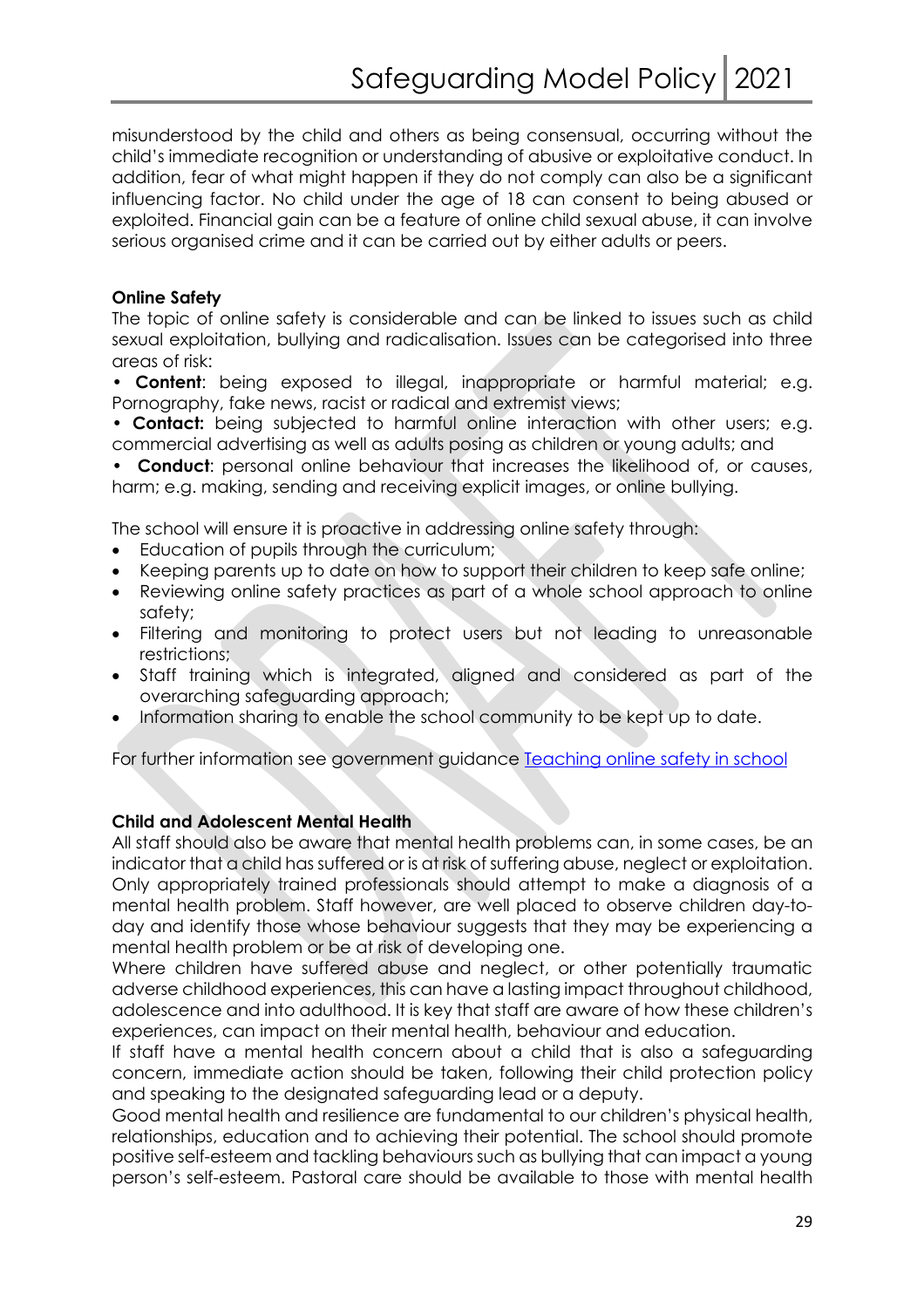concerns as well as staff being aware of pathways for young people to Early Help and CAHMS.

In North Somerset, schools are encouraged to have a designated Mental Health Lead and offers Mental Health First Aid training as part of the 2020-2021 training offer to embed positive mental health practice in schools.

#### **Fabricated or induced illness**

This supplementary guidance, Safeguarding Children in whom Illness is Fabricated or Induced (2008), sets out a national framework within which agencies and professionals at local level – individually and jointly – draw up and agree upon their own more detailed ways of working together where illness may be being fabricated or induced in a child by a carer who has parenting responsibilities for them.

#### **Homelessness**

Being homeless or being at risk of becoming homeless presents a real risk to a child's welfare. The designated safeguarding lead (and any deputies) should be aware of contact details and referral routes in to the Local Housing Authority so they can raise/progress concerns at the earliest opportunity.

#### **Alternative Provision**

Where a school places a pupil with an alternative provision provider, the school continues to be responsible for the safeguarding of that pupil and should be satisfied that the provider meets the needs of the pupil. Schools should obtain written confirmation from the alternative provider that appropriate safeguarding checks have been carried out on individuals working at the establishment, i.e. those checks that the school would otherwise perform in respect of its own staff.

#### **Children and the Court System**

A child may at some point experience the court system for a number of different reasons this may include being a witness to a crime or it could be as a result of child care arrangement being made in the Family Court. Whatever the reasons it is important the child is supported through this process.

#### **Children with a Family Member in Prison**

Children and young people whereby a family member is in prison are at risk of poor outcomes including poverty, stigma, isolation and poor mental health. The **National Information Centre on Children of Offenders** (NICCO) provides information designed to support professionals working with offenders and their children, to help mitigate negative consequences for those children.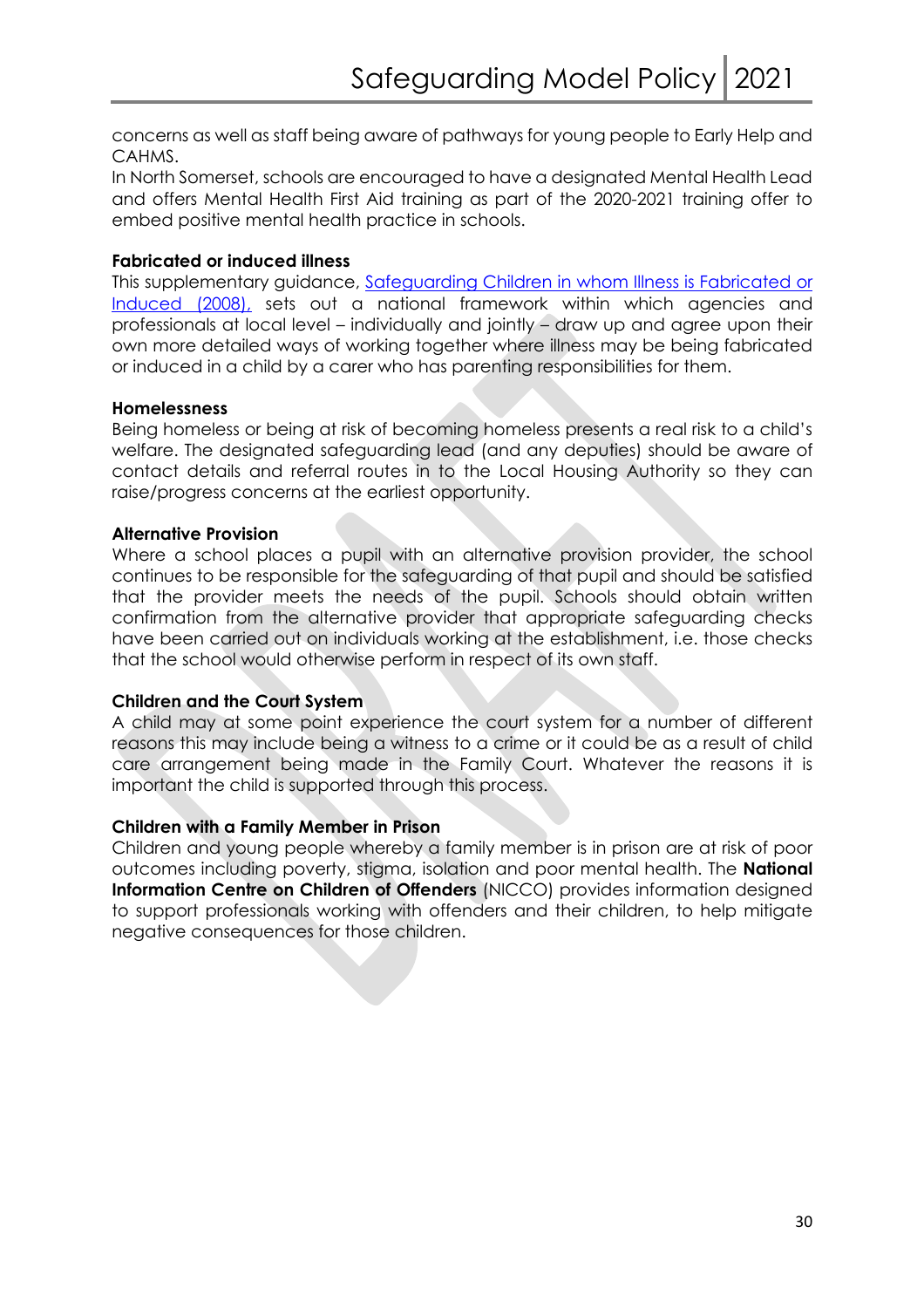# **Appendix D**

#### **Dealing with a Disclosure of Abuse When a child tells me about abuse s/he has suffered, what must I remember?**

- Stay calm.
- Do not communicate shock, anger or embarrassment.
- Reassure the child. Tell her/him you are pleased that s/he is speaking to you.
- Never promise confidentiality. Assure her/him that you will try to help but let the child know that you may have to tell other people in order to do this. State who this will be and why.
- Encourage the child to talk but do not ask "leading questions" or press for information.
- Utilise TED questions- Tell, Explain, Describe
- Listen and remember.
- Check that you have understood correctly what the child is trying to tell you.
- Praise the child for telling you. Communicate that s/he has a right to be safe and protected. Ensure the child knows that they are not causing a problem by reporting abuse
- It is inappropriate to make any comments about the alleged offender.
- Be aware that the child may retract what s/he has told you. It is essential to record all you have heard.
- At the end of the conversation, tell the child again who you are going to tell and why that person or those people need to know.
- As soon as you can afterwards, make a detailed record of the conversation using the child's own language. Include any questions you may have asked. Do not add any opinions or interpretations.

NB It is not education staff's role to seek disclosures. Their role is to observe that something may be wrong, ask about it, listen, be available and try to make time to talk.

#### **Recognise – Respond – Reassure – Refer – Record**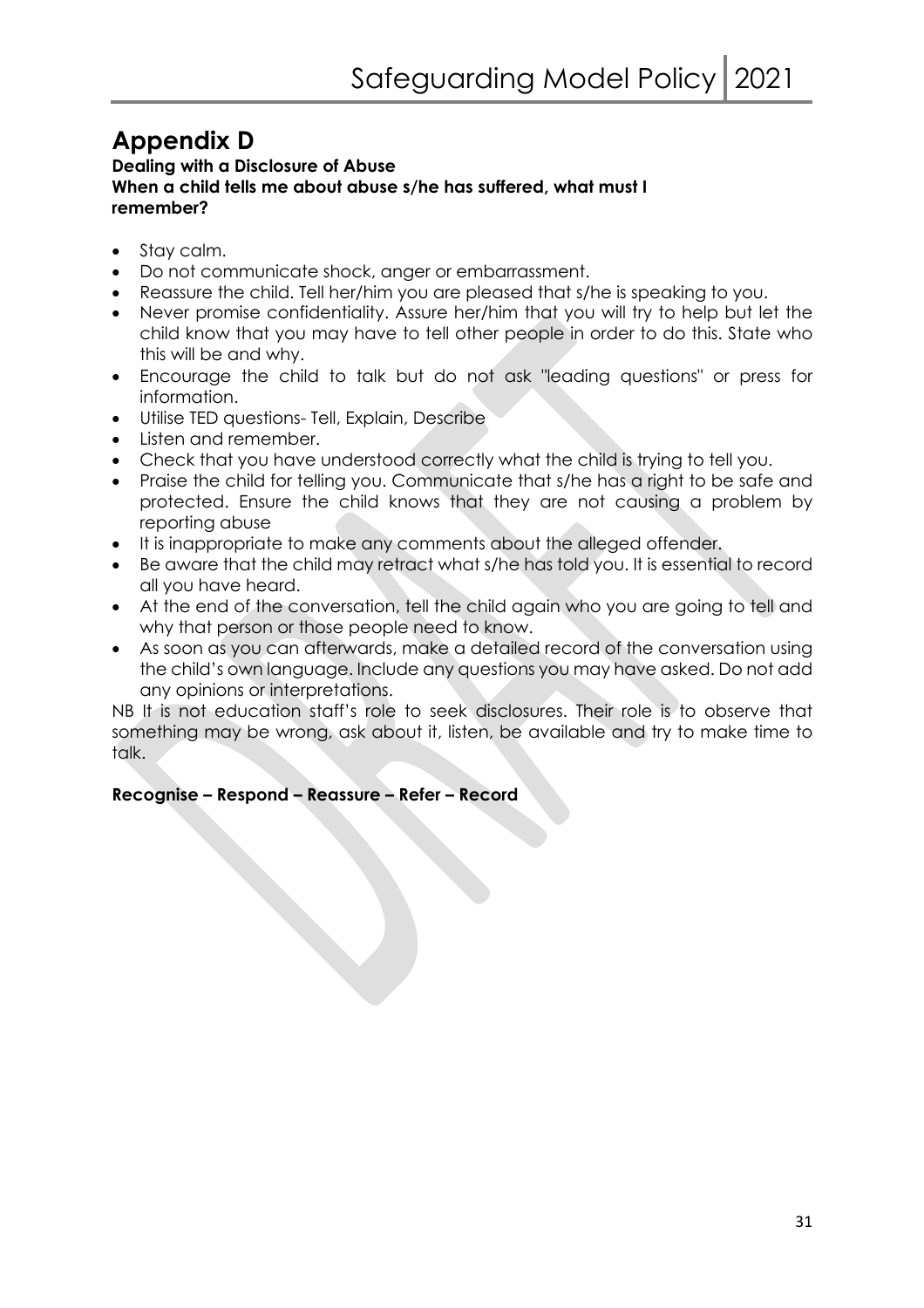# **Appendix E**

If you have concerns about a child who lives in **North Somerset** contact**:**

#### **01275 888 808 – Front Door to Early Help and Children's Social Care**

Monday-Thursday 8.45am-5pm, Friday 8.45am-4.30pm

#### **01454 615165**

Out of hours/Weekends

Remember in an emergency please ring **999**

**For further details on North Somerset policies and procedures, visit their website here**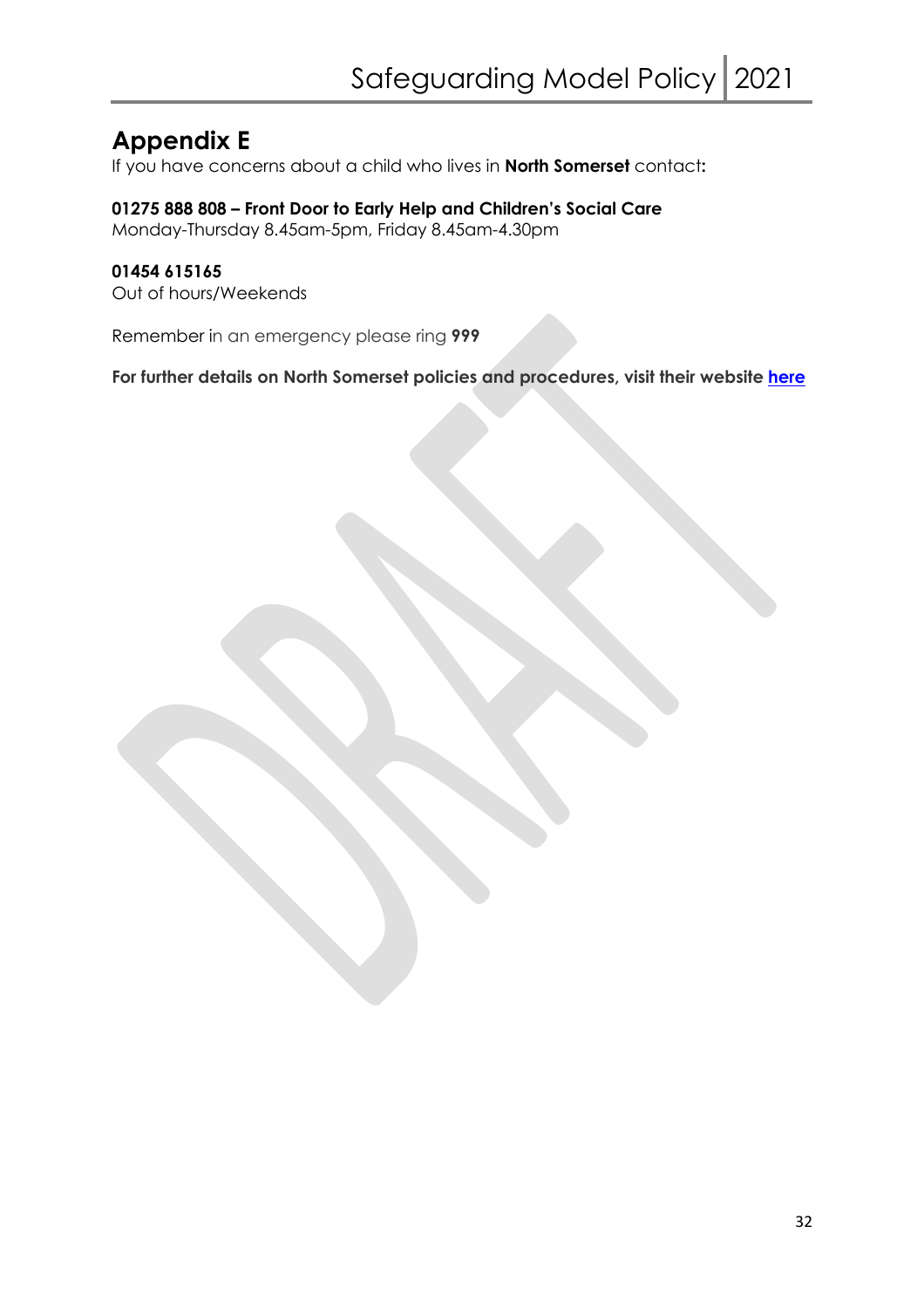# **Appendix F**

**NOTE**: *The guidance below reflects the procedures as of December 2021. These procedures may change at short notice depending on local statistics and central guidance. Please contact the school for the latest covid risk assessment.* 

The following update has been made further to a new variant of concern (Omicron) being identified in the UK.

The main changes are:

- Masks to be reintroduced when dropping off/ collecting children
- Reduction in visitors to school where possible

Parklands Educate Together has a separate outbreak management plan which will be implemented should it be necessary, if there is a Covid-19 outbreak in the school or local area. The school/trust will contact the dedicated DfE advice helpline before implementing this plan. The outbreak management plan is located in this document under Appendix A.

The threshold for activating the plan is 5 children or staff, who are likely to have mixed closely, test positive for covid 19 within a 10 day period.

DfE helpline: 0800 046 8687

| Risk/Issue                                    | <b>Action</b>                                                                                                                                                                                                                                                                                                                                                                                                                                                                                                                                                                               |
|-----------------------------------------------|---------------------------------------------------------------------------------------------------------------------------------------------------------------------------------------------------------------------------------------------------------------------------------------------------------------------------------------------------------------------------------------------------------------------------------------------------------------------------------------------------------------------------------------------------------------------------------------------|
| Congregation at<br>pick-up<br>and<br>drop-off | Face coverings need to be worn by parents when entering<br>$\bullet$<br>the school grounds when dropping off or collecting children<br>Children in upstairs classrooms continue to use separate<br>$\bullet$<br>entrances where possible- Year 2/3 via the fire escape, Y4<br>through atrium doors                                                                                                                                                                                                                                                                                          |
| Asymptomatic<br><b>Transmission</b>           | All staff should undertake twice weekly home tests until at<br>$\bullet$<br>least the end of January, when this will be reviewed by the<br>DfE.                                                                                                                                                                                                                                                                                                                                                                                                                                             |
| Transmission risk<br>among adults             | Visitors to school will be limited to healthcare professionals<br>$\bullet$<br>and urgent meetings only.<br>Face coverings must be worn by adults if in an enclosed<br>$\bullet$<br>room and meeting with external agencies<br>Meetings with professionals will take place in rooms with<br>$\bullet$<br>adequate ventilation. This may include opening windows,<br>and in addition, opening internal doors where it assists in<br>creating a throughput of air. The building has a built in air<br>vent system where the air is automatically circulated when<br>CO2 levels are above 600. |
| General<br>transmission risk                  | Tissues must be available in all rooms<br>$\bullet$<br>Tissues to be used once only and immediately put in a<br>lidded bin<br>Tissues to be used to cover the mouth when coughing                                                                                                                                                                                                                                                                                                                                                                                                           |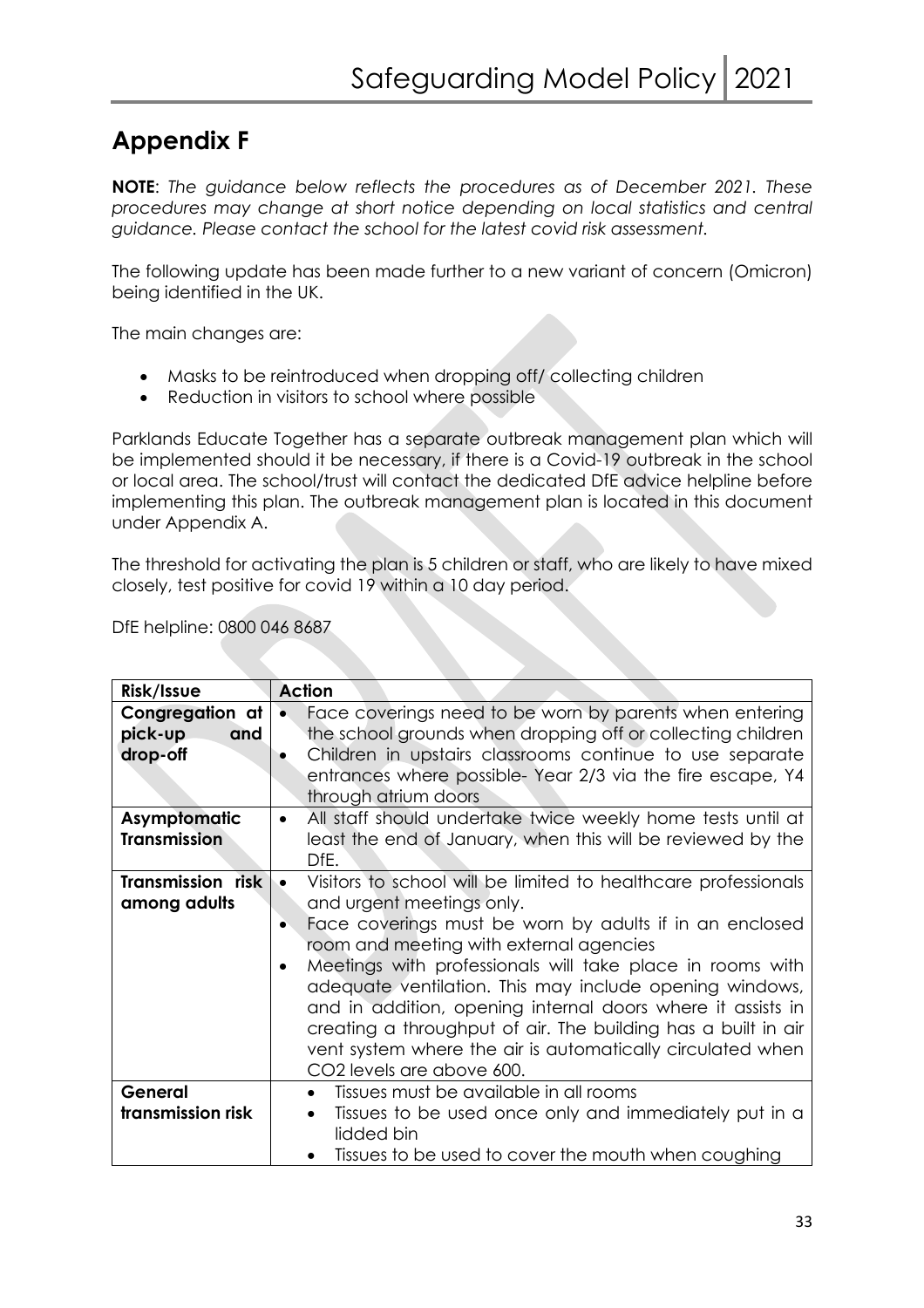|                | All rooms should be ventilated as much as possible – keep             |
|----------------|-----------------------------------------------------------------------|
|                | windows (and doors if safe) open whenever possible                    |
|                | while maintaining reasonable temperature.                             |
|                | Doors may be propped open if this does not present a fire             |
|                | risk to create through-draught                                        |
| <b>Cross</b>   | Compulsory hand sanitisation on entry to the building<br>٠            |
| contamination  | and on entry to any room will continue.                               |
|                | handwashing and sanitising<br>Regular<br>- Time<br>for                |
|                | handwashing MUST be built into the timetable and be                   |
|                | supervised.                                                           |
|                | Handwashing before and after eating, after going to the               |
|                |                                                                       |
|                | toilet, after break and lunch and after any use of PE or              |
|                | play equipment or after any physical contact with a child             |
|                | /administering first aid                                              |
|                | Children must be told and reminded not to touch their                 |
|                | faces or put fingers / pens etc in their mouths.                      |
| Covid Cases in | Pupils, staff and other adults will follow public health<br>$\bullet$ |
| school         | advice on when to self-isolate and what to do.                        |
|                | Families will be reminded that children should not come               |
|                | into school if they have Covid-19 symptoms, if they have              |
|                | had a positive test result or other reasons requiring them            |
|                | to stay at home due to the risk of them passing on Covid-             |
|                |                                                                       |
|                | 19 (for example, if required to quarantine.)                          |
|                | If anyone starts to show symptoms – however mild - (a                 |
|                | new and persistent cough or high temperature or loss of               |
|                | /change to sense of taste or smell) they must go home                 |
|                | immediately, and families should follow public health                 |
|                | advice.                                                               |
|                | Where a pupil is awaiting collection, they will be taken to           |
|                | a waiting area in Group Room 1. Appropriate PPE will be               |
|                | used if close contact is necessary. The room will be                  |
|                | cleaned after the child has left.                                     |
|                | Thermometers are available to check temperatures                      |
|                | Anyone who tests positive using the LFD home tests should             |
|                | get a PCR test asap and isolate until the result is                   |
|                | confirmed.                                                            |
|                |                                                                       |
|                | If a parent insists on a pupil with symptoms attending                |
|                | school, the headteacher can take the decision to refuse               |
|                | the pupil if, in their reasonable judgement, it is necessary          |
|                | to protect other pupils and staff from possible infection             |
|                | with Covid-19.                                                        |